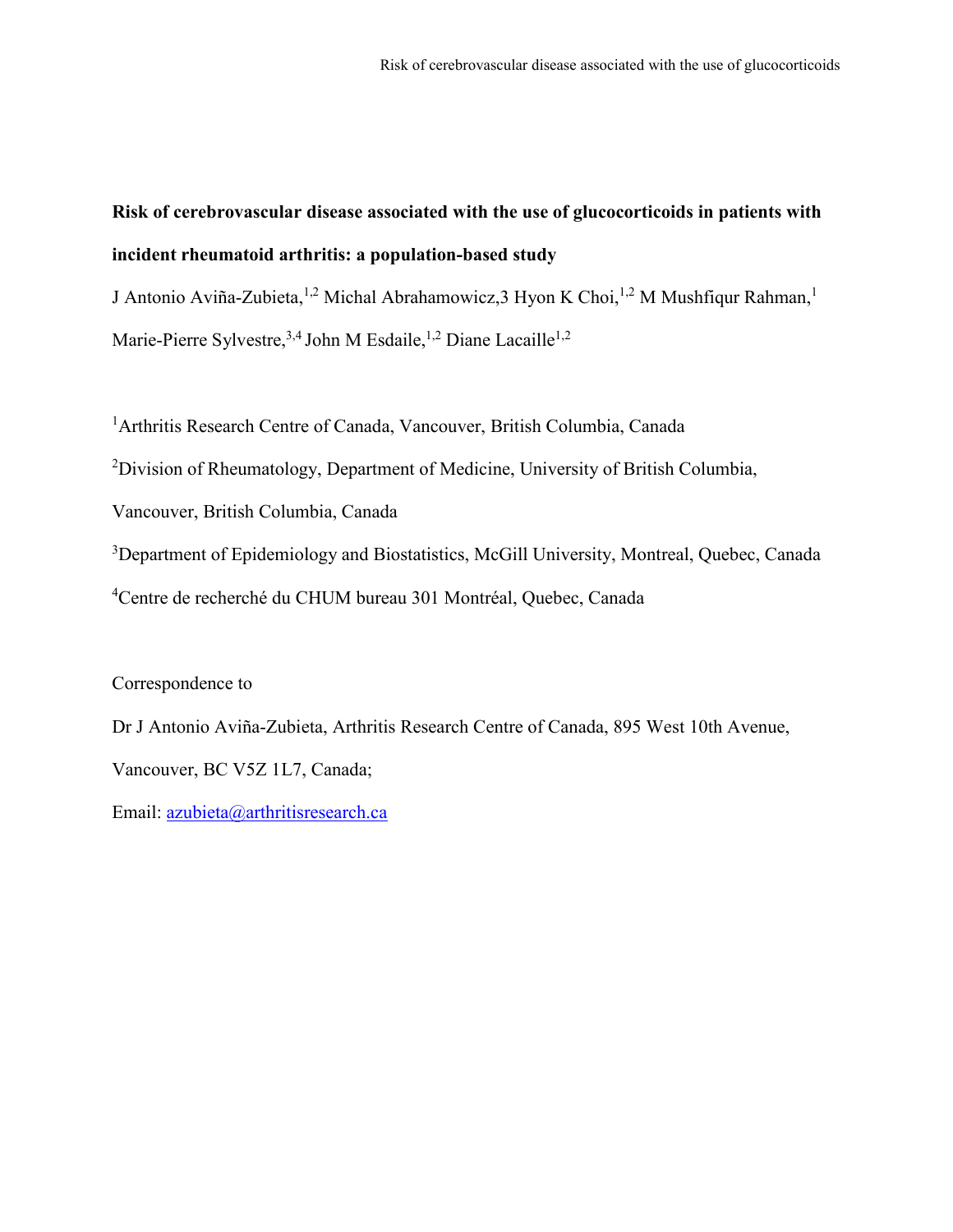# **ABSTRACT**

**Objectives:** To determine the effect of glucocorticoids (GC) on the risk of cerebrovascular accidents (CVA) in patients with rheumatoid arthritis (RA).

**Methods:** A population-based cohort study was carried out using administrative health data on 7051 individuals with RA onset between 1997 and 2001 and no exposure to GC before RA onset. Follow-up was until 2006. GC exposure was defined in four ways: current use (yes/no), current dose (mg/day), cumulative dose (grams) and cumulative duration of use (years). All were used as time-dependent variables updated monthly. CVA were ascertained using hospitalisation and vital statistics data. Transient ischaemic attacks were not considered as CVA. Cox regression models adjusting for demographics, cardiovascular drug use, propensity scores and RA characteristics were used.

**Results:** The mean age of the cohort was 56 years and 66% were women. Over 6 years' mean follow-up (43 355 person-years), 178 incident CVA cases were identified. GC current use was not associated with a significant increase in the risk of CVA (HR=1.41, 95% CI 0.84 to 2.37). Similarly, the models that accounted for daily dose (HR=1.07, 95% CI 0.94 to 1.21 for each 5 mg increase in the daily dose), cumulative duration of use (HR=1.1, 95% CI 0.94 to 1.32 for each year accumulated in the past) and total cumulative dose (HR=1.04, 95% CI 0.99 to 1.08 per gram accumulated in the past) were also not significantly associated with CVA.

**Conclusions:** This large population-based study indicates that GC use is not associated with an increased risk of CVA in cases with RA.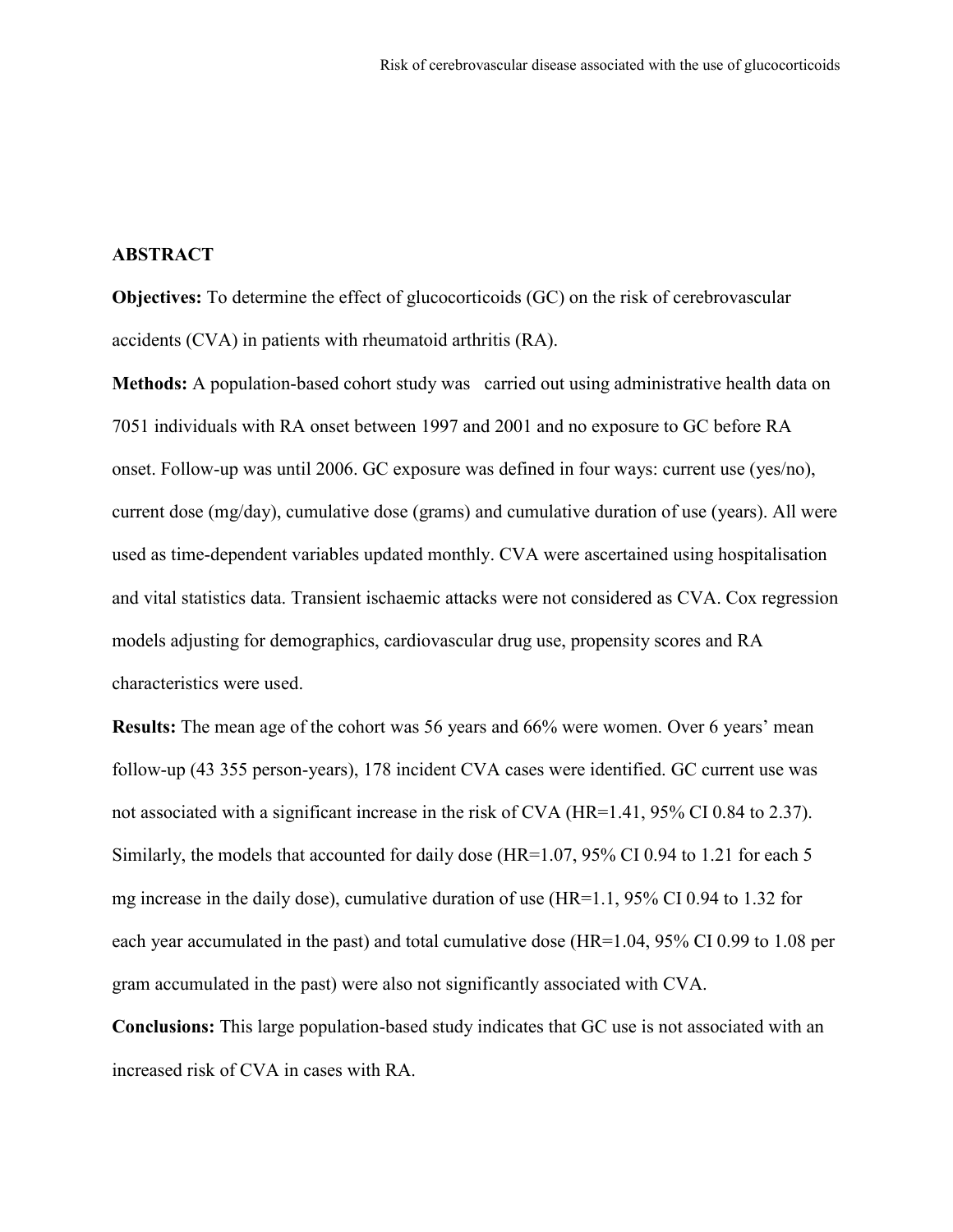#### **Introduction**

In the past decade, research has demonstrated that patients with rheumatoid arthritis (RA) have an increased risk for cardiovascular disease (CVD).<sup>1–3</sup> Overall, there is a 50% increased risk of cardio- vascular death in patients with RA compared with the general population.<sup>2</sup> Some studies,<sup>1</sup>  $4$  but not al, have suggested that patients with RA have an increased risk of stroke  $5-7$ .

RA itself or uncontrolled inflammation might have a direct effect on the endothelium and pre- dispose patients to accelerated atherosclerosis.<sup>8 9</sup> In addition, the increased risk of cerebrovascular accidents (CVA) may be due to the effects of drugs used to treatRA, particularly glucocorticoids  $(GC)$ .<sup>10</sup> Theoretically, GC could modulate the risk of CVA via their deleterious effects on lipids, blood pressure, glucose tolerance, atherosclerosis and coagulation.<sup>11–13</sup> Alternatively, GC may have protective effects mediated by their anti-inflammatory and antiproliferative actions in the endothelial wall, especially at low doses.<sup>14–16</sup>

Despite the wide use of GC in RA, little is known about the association between GC and risk of CVA in RA, as results across studies are inconsistent. Wei *et al*17 found that GC are associated with an increased risk of CVAin a population-based cohort of GC users, which included those with inflammatory arthritis. However, two case–control studies in patients with RA found no statistically significant association between GC use and CVA. $^{18}$ <sup>19</sup>

The purpose of our study was to determine the association between GC use and risk of CVA in patients with RA. We used a population-based incident cohort of patients with RA and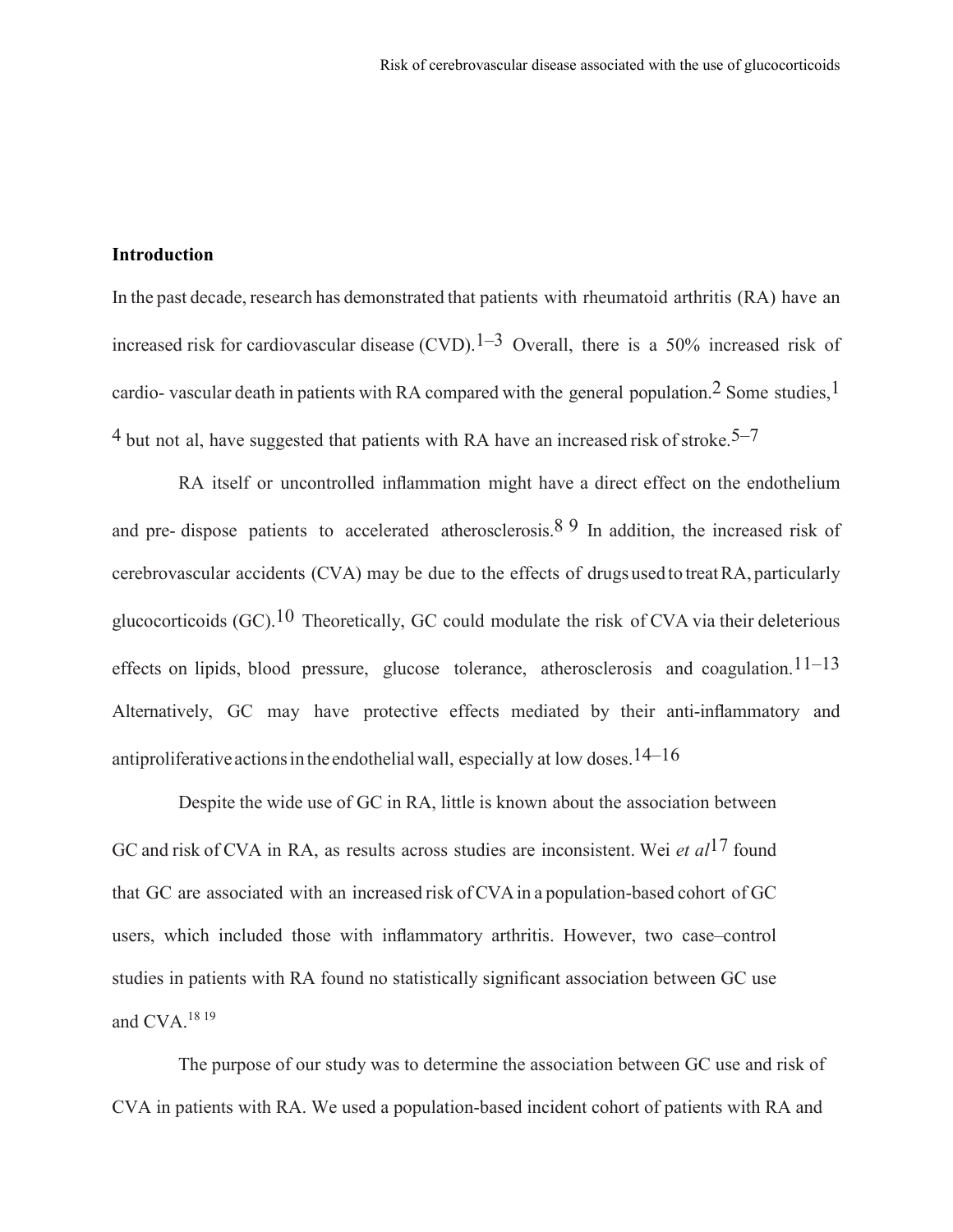performed a comprehensive assessment of the putative associations between several aspects of GC exposure and risk of CVA.

#### **MATERIALS AND METHODS**

#### *Study sample and data*

We used data from a previously established population-based RA cohort for the province of British Columbia.<sup>20</sup> Our RA case definition has been previously published.<sup>20</sup>

Administrative billing data for reimbursement of doctor visits by the Ministry of Health allowed identification of all cases with a first diagnosis of RA between January 1997 and December 2001 and without a prior diagnosis of RA from January 1990 onwards (earliest available data). Follow-up was until March 2006. We excluded all patients with RA who had received oral GC before the first RA diagnostic code (index date) and those who had had a CVA before the index date.

For each RA case, we obtained data from the Ministry of Health databases on all provincially funded health services used. These included data on all visits to doctors, all investigations and all hospitalisations from January 1990 to March 2006, and all prescription drugs dispensed by pharmacists for all cases from January 1996 to March 2006 regardless of the source of funding. We obtained information on date and cause of death from vital statistics data. The Ministry of Health provided the linkage for their databases and no personal identifying information was provided to the investigators. All procedures were compliant with the British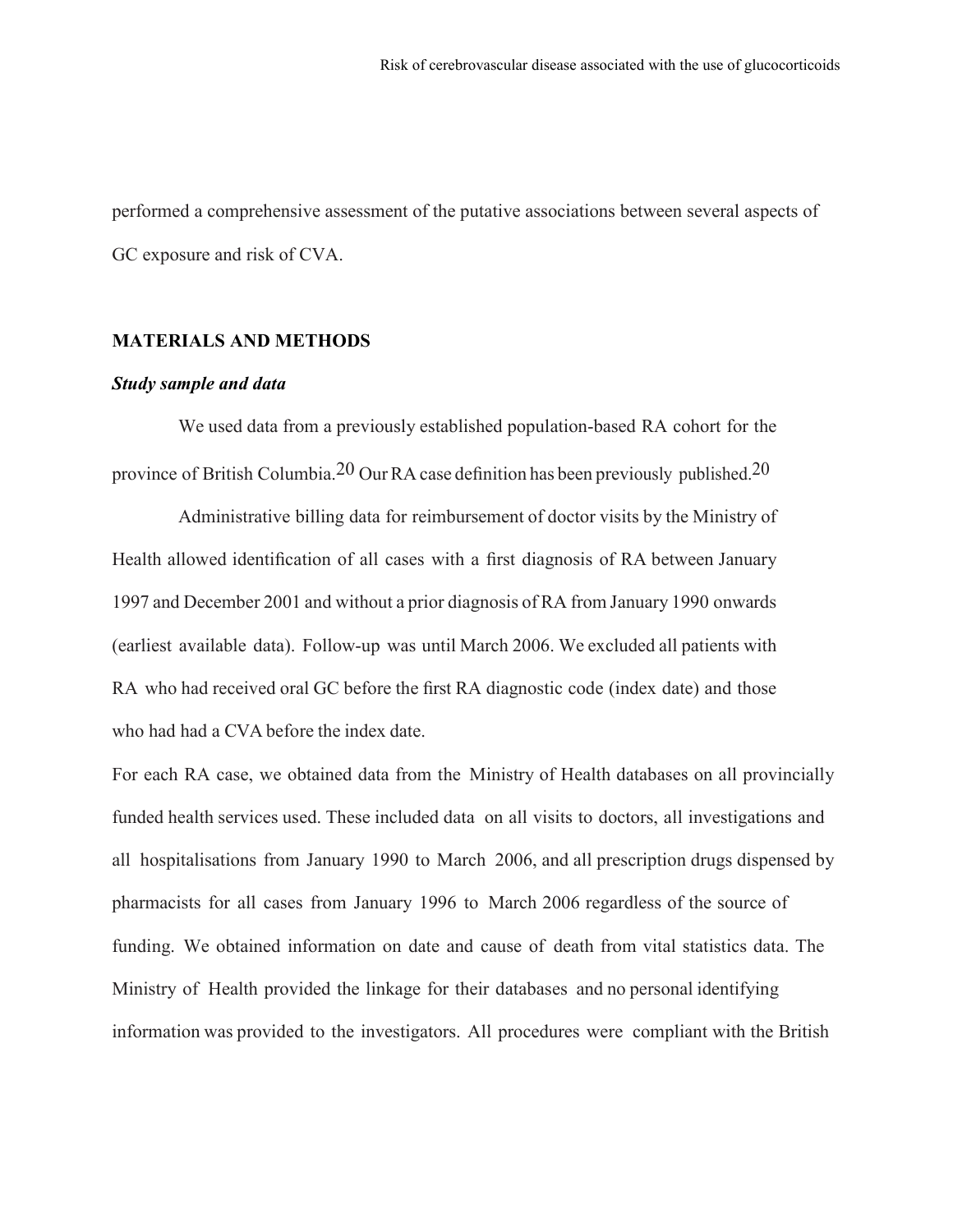Columbia Freedom of Information and PrivacyProtection Act.The study received ethics approval from the University of British Columbia.

#### *Assessment of exposure to oral GC*

All patients who received one or more prescriptions for oral GC during their follow-up were identified as GC users. We calculated GC doses as prednisone equivalents based on accepted standards.21 Data were available on drug name, start date, dose, number of pills and days for each dispensed prescription. We used these data to construct four time-dependent measures of GC exposure: current use (yes/no), current dose (mg/day), total cumulative dose (grams) and total cumulative use (years), which were updated monthly. First, we calculated the daily GC dose between the beginning and the end of each dispensed GC prescription, by dividing the total quantity of dispensed drug by the number of days for each prescription. Then, we obtained the timedependent measure of past cumulative dose by summing all doses from all past prescriptions until the given day of follow-up. We calculated past cumulative duration of use by summing the duration of all prescriptions. For prescriptions overlapping for <7 days, we assumed the individual had refilled early and completed the first prescription before starting the second.22 23

#### *Representation of cumulative dose and duration*

In addition to the traditional method that considers the lifetime past cumulative exposure measures (duration of use and dose) equally, regardless of recency of use, we used a novel timedependent method proposed by Abrahamowicz *et al*24 to evalu- ate if weighting for recency of use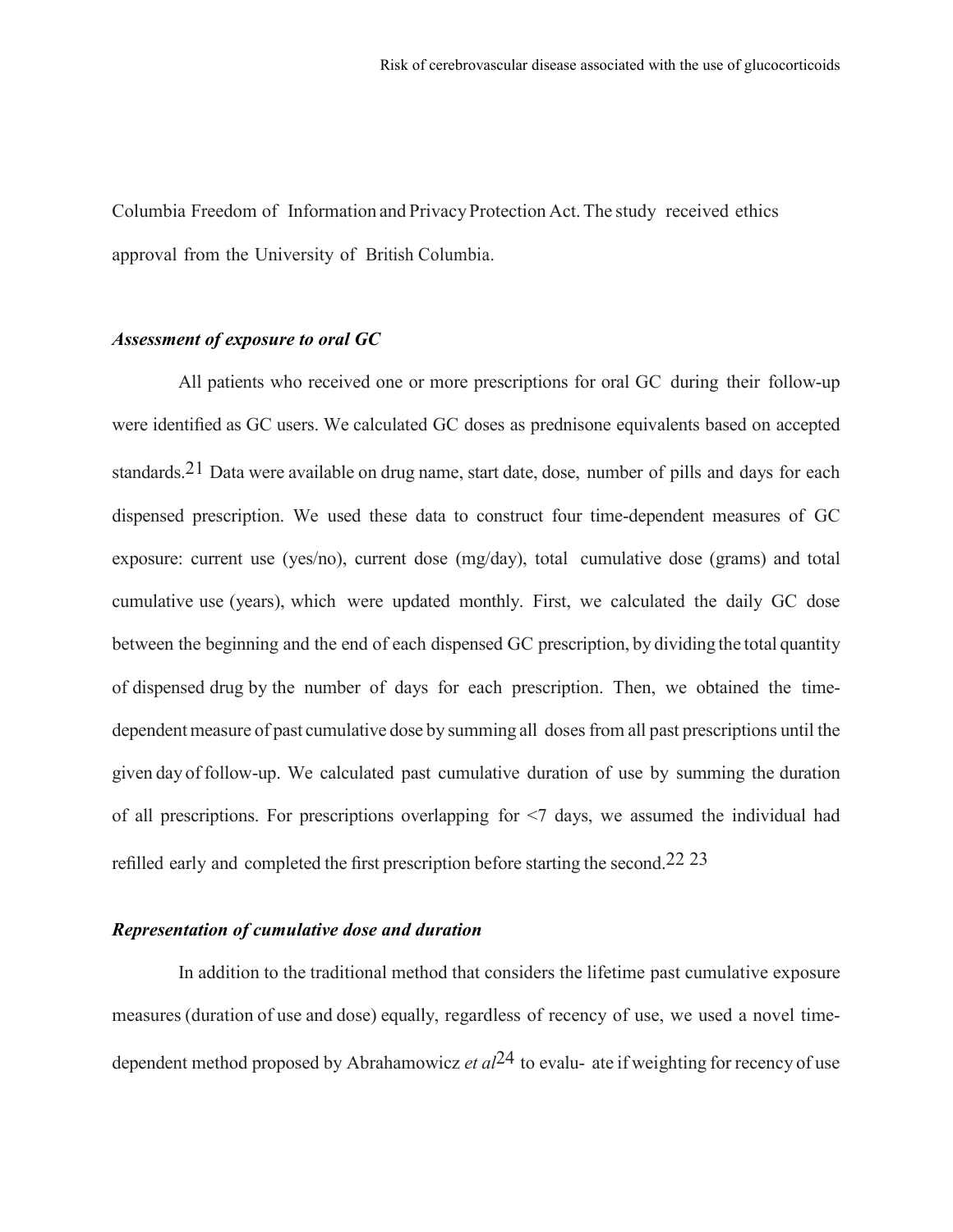would improve the prediction of CVA. This method assumes that more recent exposure has a greater influence on risk outcome than more remote exposure.

#### *Outcome assessment*

The primary outcome was the first CVA event occurring during the follow-up. We identified CVA events from hospitalisation separation data (ICD-9 codes: 431, 434 and 436). We defined death from CVA based on the death certificate diagnostic codes, including out of hospital deaths (ICD-10 codes: I60, I61, I63, I64). Transient ischaemic attacks were not included in the out- come because of the poor reliability of the ICD-9 codes for this entity.<sup>25</sup>

## *Assessment of covariates*

Factors known to influence CVA risk that were available in the administrative databases were selected a priori and were included as fixed-in-time covariates measured at the index date in multivariate time-dependent Cox regression analyses.26 These included age, gender and comorbidities based on diagnostic codes from all outpatient doctor and hospital visits from January 1990 to the index date, using a modification of the Charlson comorbidity index developed for administrative data (excluding RA, chronic obstructive pulmonary disease (COPD) and CVA).27 28

We also assessed exposure to the following drugs over the year preceding the index date: antihypertensive agents ( $\beta$  and  $\alpha$  blockers, calcium channel blockers, angiotensin receptor blockers, angiotensin-converting enzyme inhibitors), lipid-lowering drugs (statins and fibrates), other cardiovascular drugs(diuretics, anti- arrhythmic agents, anticoagulants and nitrates), diabetes drugs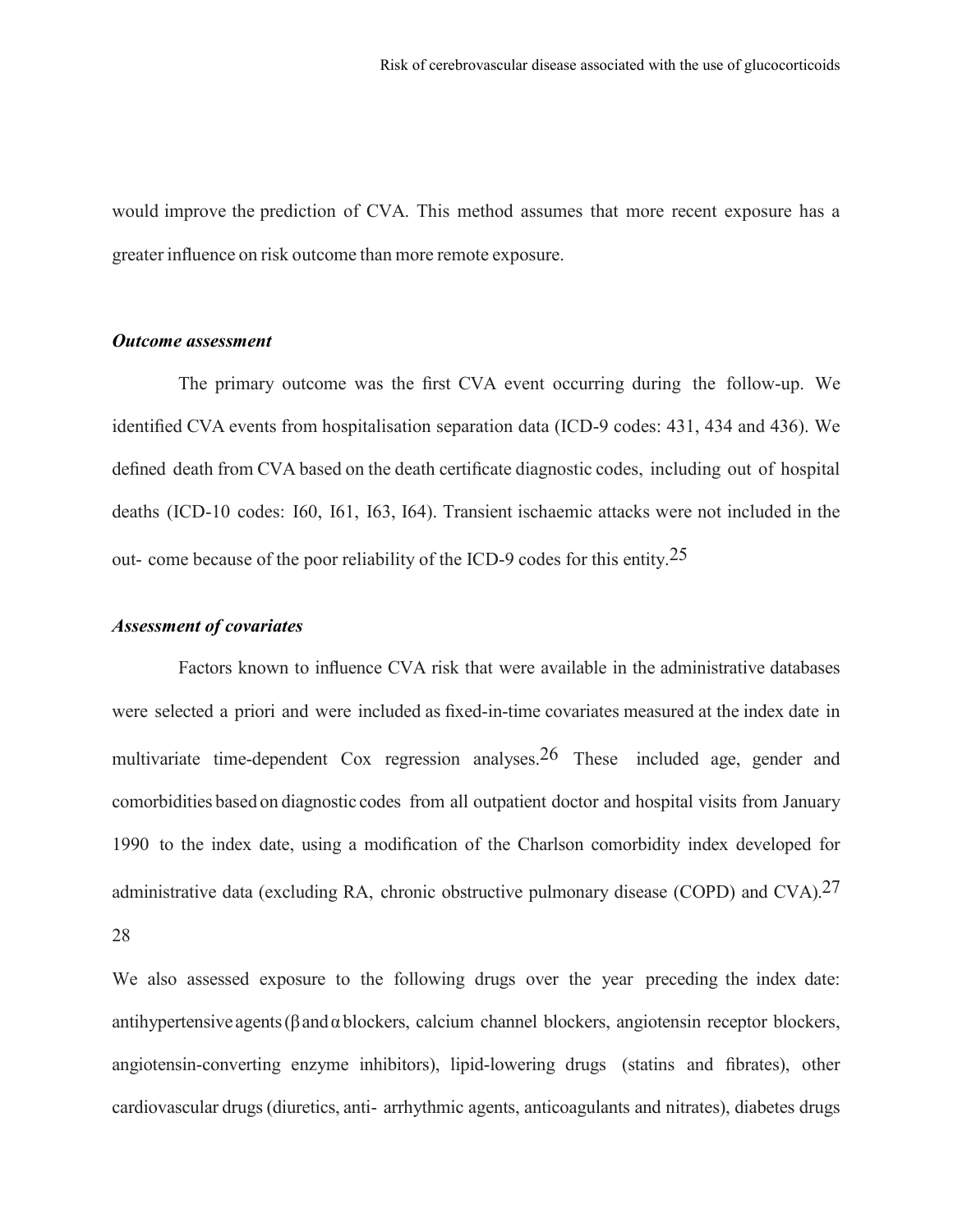(insulin and oral hypoglycaemic agents), hormone replacement therapy and oral contraceptives. Aspirin use was not ascertained because this drug is available over the counter.

We used the following markers as surrogates of disease severity: whether the patient ever visited a rheumatologist for their RA, number of visits to the doctor (RA-related visits to family doctors and all visits to rheumatologists) for each person-year of follow-up and use of diseasemodifyingantirheumatic drugs (DMARDs).DMARDusewas categorisedas anordinalvariable: no-DMARD use (group 1); sulfasalazine and antimalarial agents (group 2); methotrexate or intramuscular gold (group 3); leflunomide, ciclosporin A, azathioprine, cyclophosphamide, chlorambucil or mycophenolate mofetil (group 4) and biological agents (group 5). These categories were mutually exclusive and we used the highest rank ever attained during the follow-up. We assumed that patients with at least one visit to a rheumatologist, patients with more doctor visits per personyear of follow-up and patients with a higher DMARD ranking (eg, biological agents vs antimalarial agents) were those with more severe dis- ease. Finally, we also calculated patient's current use of methotrexate, cyclo-oxygenase-2 (COX-2) inhibitors and non-steroidal anti inflammatory drugs as time-dependent covariates.

## *Statistical analysis*

For every case in the cohort, we calculated the person-time from the index date to the last healthcare service use, CVA date or March 2006, whichever came first. Rates per person-year for CVA were calculated for GC use and non-use (including non- use periods for GC users).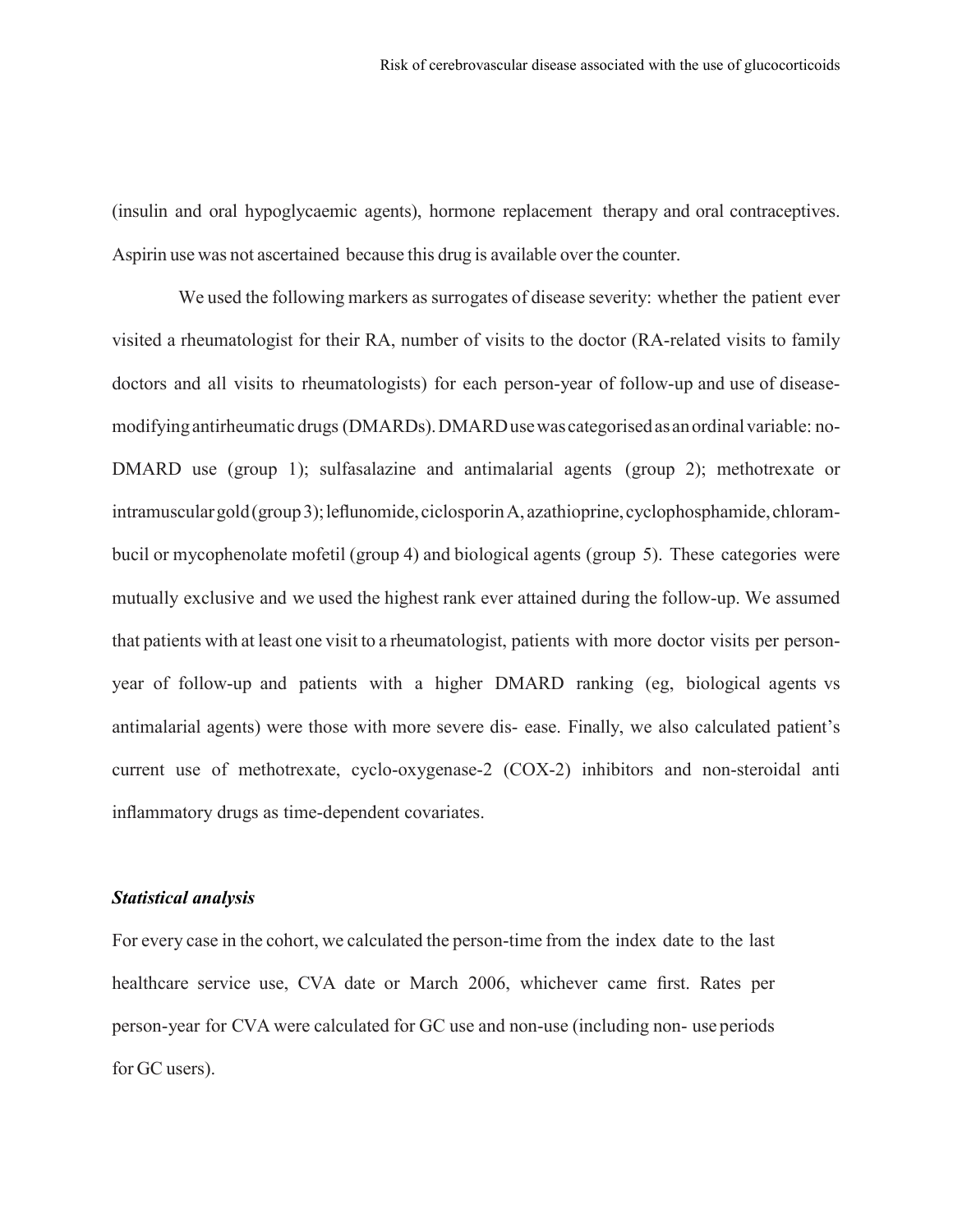To control for confounding by indication, wherein GC would be given to patients with more severe disease and/or less adverse cardiovascular profiles, we used propensity scores (PS) to control for the observed differences between GC users and non-users.<sup>29</sup> 30 WecalculatedPSusingamultivariatelogisticregressionmodel that included all covariates described above as independent variables (gender, age, antihypertensive agents, lipidlowering drugs, other CV drugs, diabetes drugs, hormone replacement therapy, oral contraceptives, angina, COPD, Charlson's index, having seen a rheumatologist, number of visits to a doctor and DMARD ranking). To this end, for each case we estimated a PS indicating the likelihood of receiving at least one GC prescription during the follow-up. Each GC user was matched for calendar time, age and sex with a non-GC user at the time of the first GC prescription in order to assign a date for calculating PS for each non-GC user. As recommended,  $31$  we assessed the predictive ability of the PS to distinguish GC users from non-users and we found that the c statistic was 0.82. We summarised the balance achieved on the PS between GC users and non-users by grouping subjects into PS quintiles. Our examination indicated residual imbalance on some covariates (gender, use of anti- hypertensive drugs, diabetes, use of other cardiovascular drugs, Charlson's index; having seen a rheumatologist, presence of angina and COPD). Therefore, we included imbalanced covariates in addition to PS quintiles in all Cox models.32

We used five separate multivariate Cox proportional hazards regression models<sup>26</sup> to estimate the risk of CVA, each representing the effects of GC using a different timedependent measure of GC exposure. All models adjusted for PS, imbalanced covariates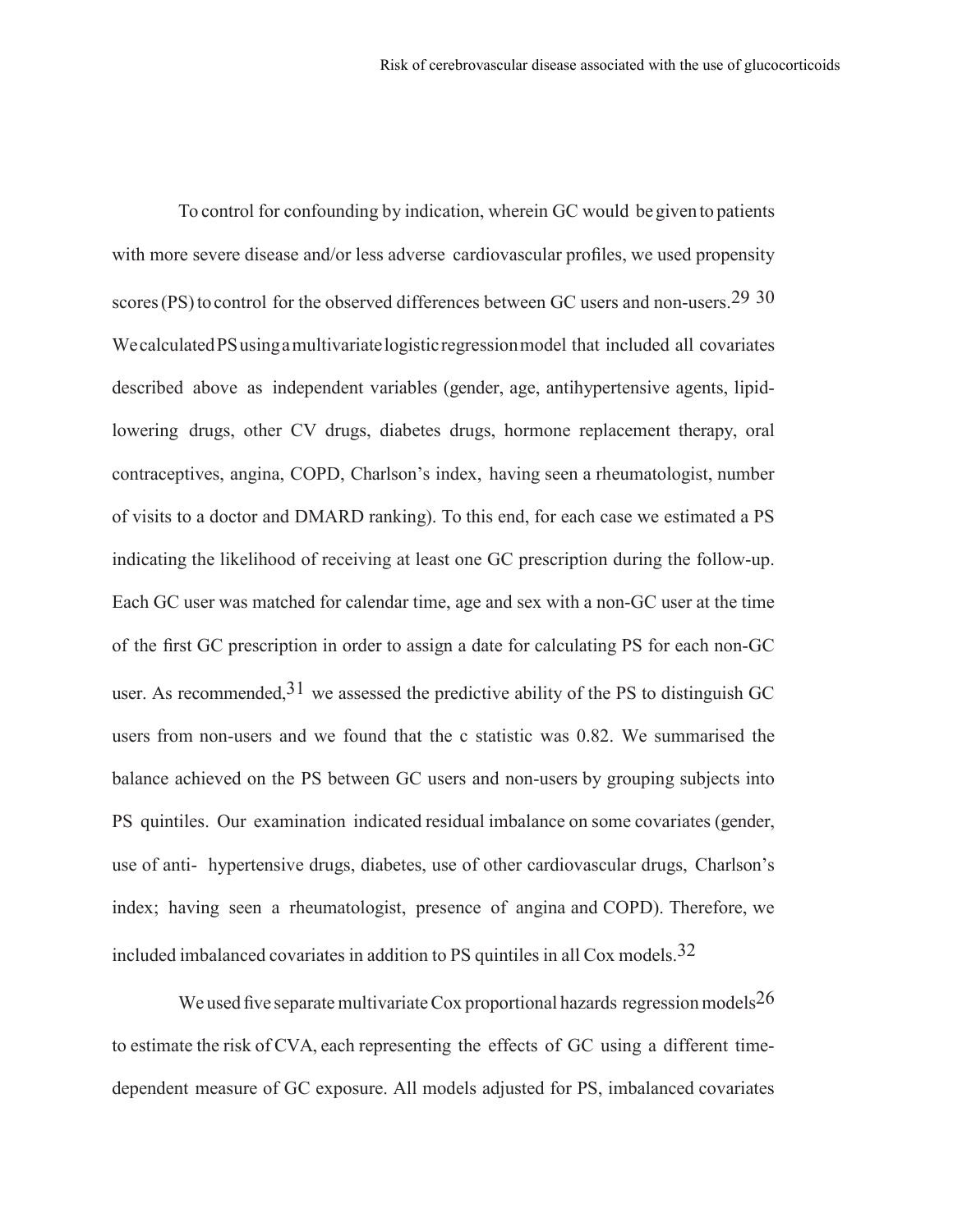in the PS (all entered as fixed-in-time covariates); cur- rent use of methotrexate, COX-2 inhibitors and non-steroidal anti-inflammatory drugs, represented by binary (yes/no) time-dependent covariates updated every month. The Akaike information criterion was used to compare the predictive ability among the models.<sup>33</sup> 34

Analyses were performed with SAS software version 9. For all HRs, we calculated 95% CI. All p values are two sided.

# **RESULTS**

#### *Study sample*

The cohort included 7051 incident RA cases. During follow-up 2844 cases (40%) were prescribed GC. Table 1 summarises the baseline characteristics of the cohort. Overall, GC users were older, had more comorbidity and used more drugs than non-GC users. For the entire cohort, the overall follow-up was 43 355 person-years; the number of person-years of GC use and non-GC use periods (including non-use periods for GC users) was 3139 and 40 216 person-years, respectively.

## *GC use and incidence of CVA*

Overall, GC users spent 17% of their follow-up time on GC with a median dose of 13.6 mg/day and a median duration per GC course of 43 days. During follow-up we identified 178 CVA, of which 61 (34%) were fatal. The CVA incidence rate was 4.1 per 1000 person-years in the RA cohort, 6.6 during GC exposure and 3.9 during non-GC exposure.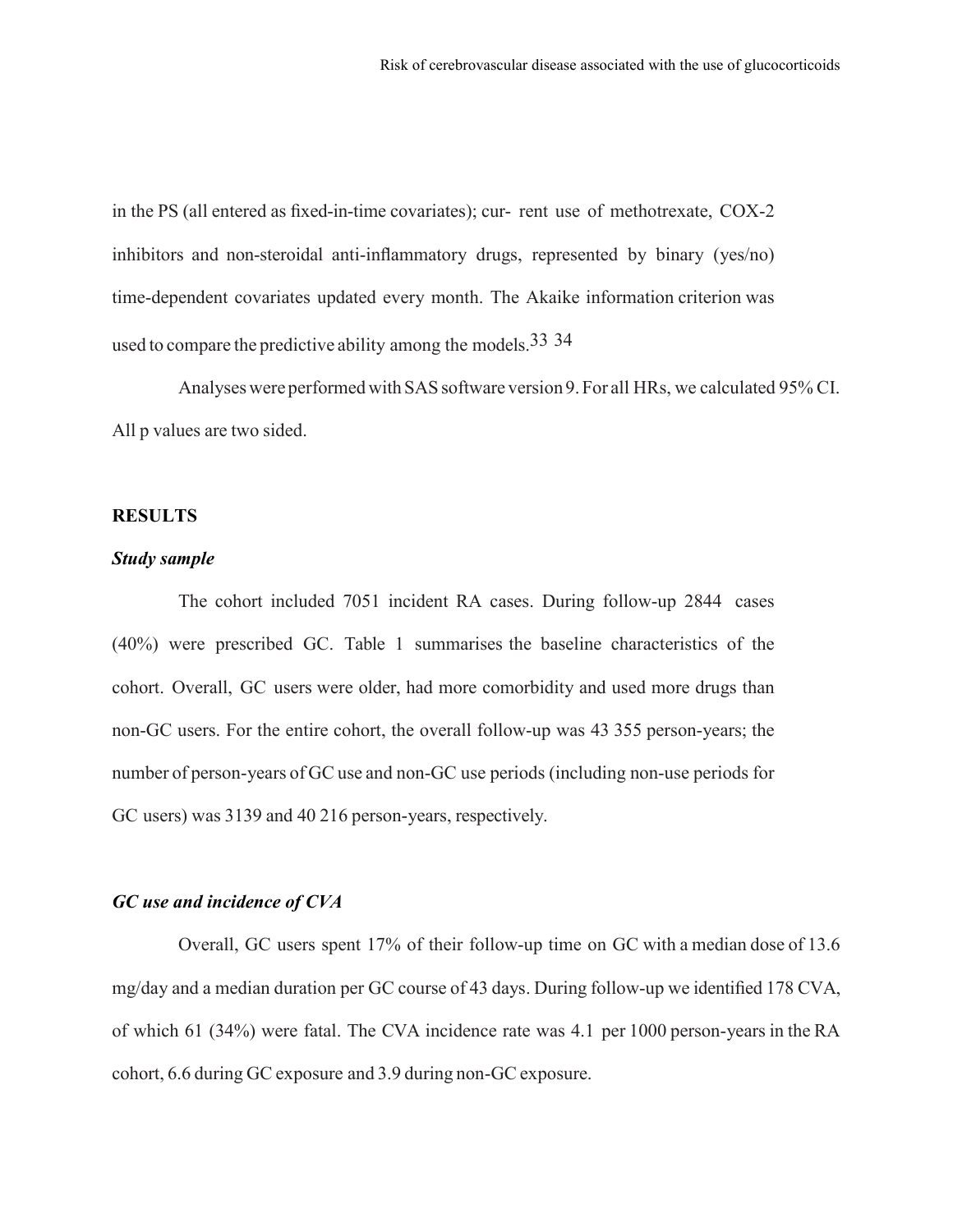#### *Effect of GC exposure*

Table 2 shows the results of all Cox models assessing the effects of different GC exposure measures on risk of CVA. Model 1 corresponds to the simplest time-dependent model that rep- resents current use (yes/no) and ignores dose and duration of exposure. In this model, GC current use was not associated with a significant increase in the risk of CVA (HR=1.41, 95% CI 0.84 to 2.37). Model 2 accounts for current daily dose only and indicated that current dose was notsignificantly associated with CVA (HR=1.07, 95% CI 0.94 to 1.21). Again, models 3 and 4 indicate that cumulative duration of use and cumulative dose were not significantly associated with an increased risk of CVA. Furthermore, accounting for recency of use (6-month weighted models) did not improve the model's fit to data (higher or equal Akaike information criterion values than unweighted models) or identify a statistically significant association between GC use and CVA.

#### **DISCUSSION**

Thislarge population-based study of an incidentRA cohort evaluated whether the risk of CVA is increased with oral GC treatment. Our results showed that GC exposure was not associated with an increased risk of CVA.

The highest point estimate for CVA risk was 41%. Although this could be considered of some clinical significance, this estimate was for the crudest exposure measure (yes/no), which ignores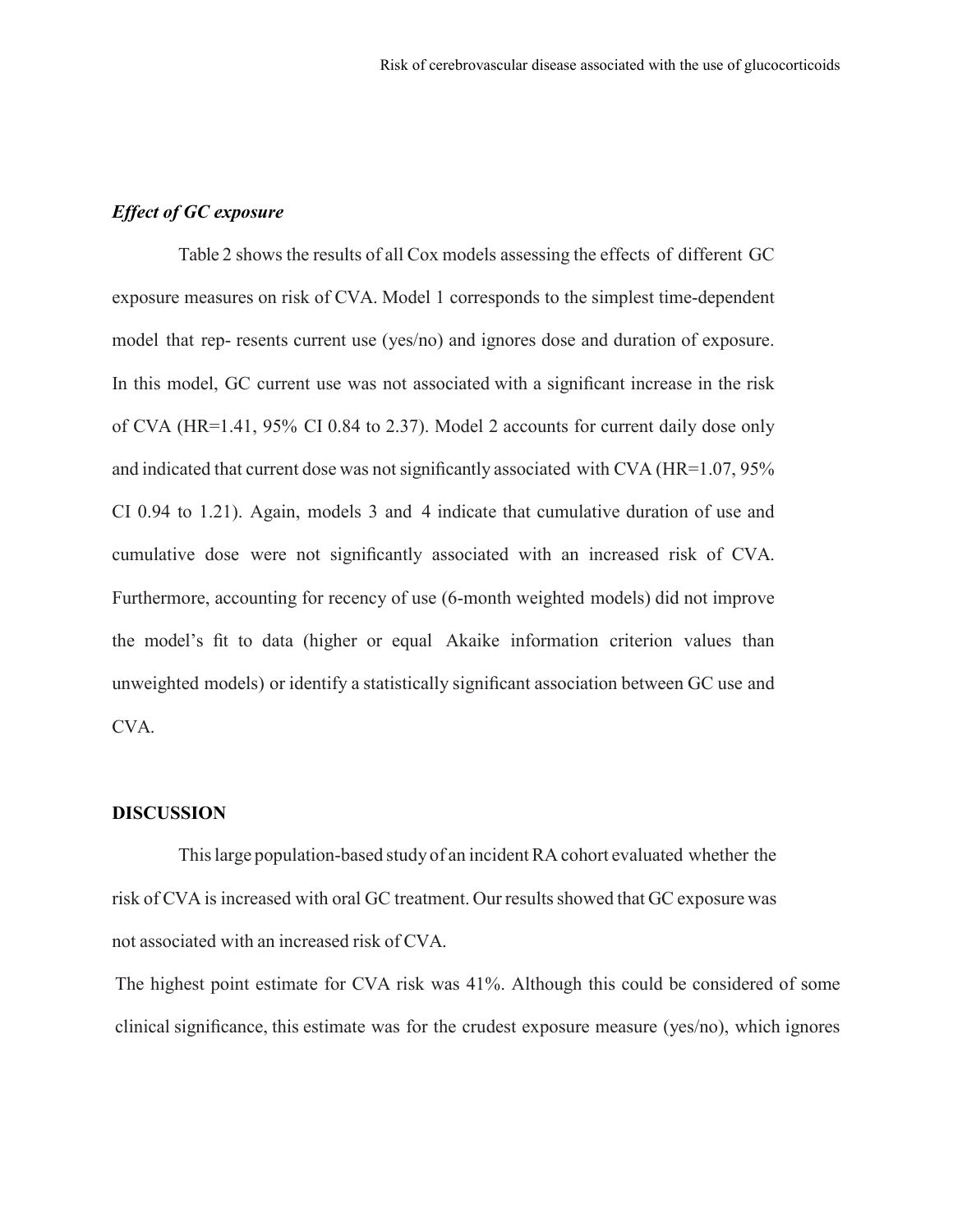dose and duration. The point estimates of less crude exposure measures were very small and none reached statistical significance, even in the models that adjusted for recency of use.

We previously found a consistent association between GC and myocardial infarction using the same GC exposure measures as in this study.<sup>35</sup>

The immediate effects of GC that might mediate increased cardiovascular risk, such as CVA and myocardial infarction, include the interaction of GC with the vascular wall, endothelial and vascular smooth muscle, and GC-mediated enhancement of vascular contractility.36 There is evidence that the effects of GC on endothelial cells may vary depending on the vascular bed considered.37–40 In general, cells from different vascular beds display certain common qualities, but each subtype is uniquely adapted to meet the demands of the underlying tissue.<sup>37</sup> In an elegant study, Förster *et al*40 demonstrated that GC receptor status and GC responsivity differ between endothelial cells from various vascular beds, including cells from the brain and the heart. The permeability response to GC has important implications because the principal functions of the endothelium (eg, the control of haemostasis, vasomotor tone, cell and nutrient trafficking, barrier functions and angiogenesis) are differentially regulated between different sites of the vascular tree and from one moment to the next.<sup>41</sup> These differential effects are further supported by data from several clinical trials showing that GC may benefit brain endothelium after acute CVA, but offer no protection for heart endotheliumafter acutemyocardial infarction.42–44

An alternative explanation for the lack of statistically significant associations in our study may be lack of power due to an insufficient number of CVA events or because the period of observation was too short to allow the potential pathophysiological processto induce a significant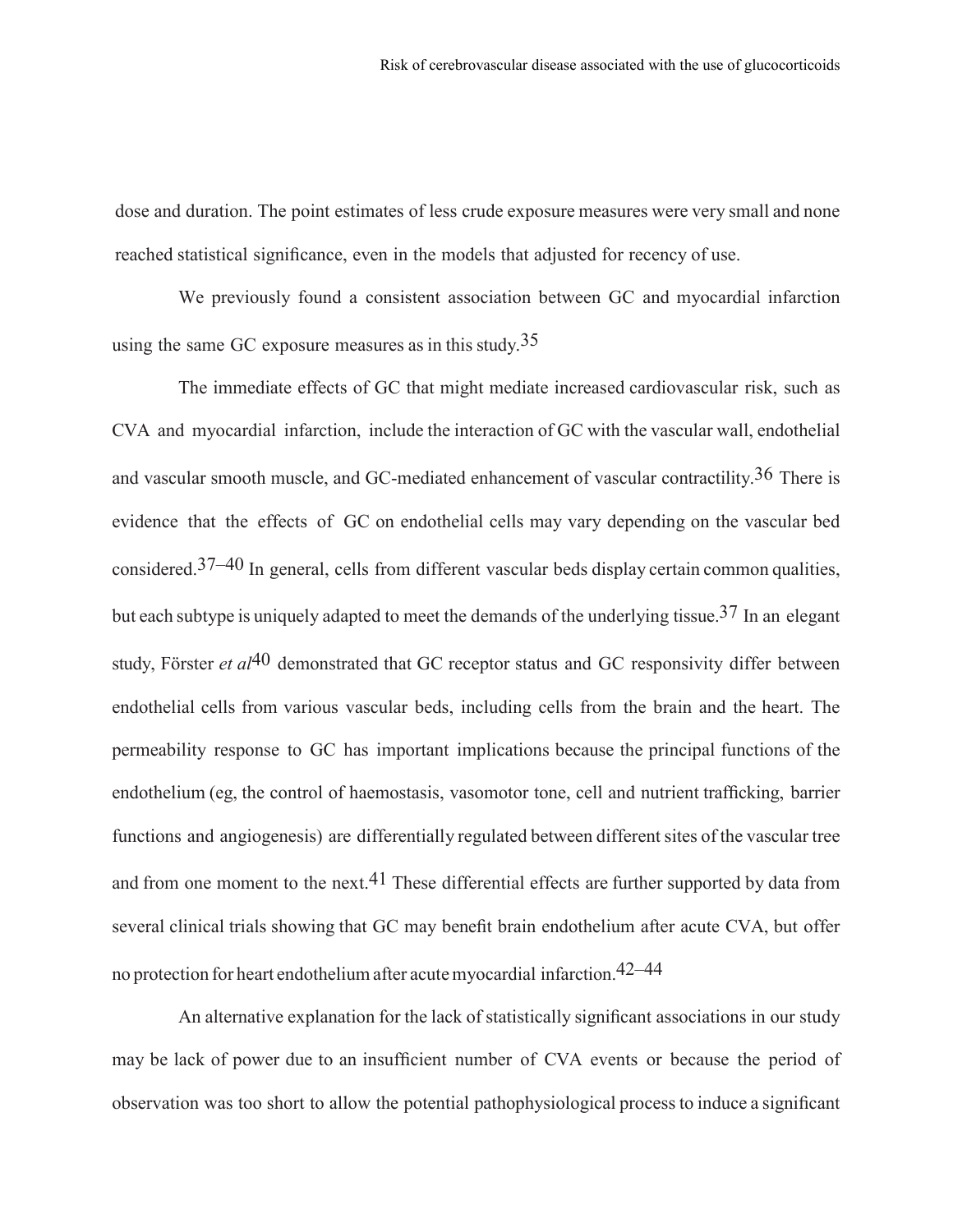risk. In order to test this possibility, we calculated a post hoc power analysis and we found that our study had 86% power to detect a significant HR of at least 1.5. The highest HR from our study was 1.4 and the power for this HR was 70%. Another possibility might be non-linear associations; however, when we grouped daily dose  $\left( \langle 7.5, 7.5 \rangle -12.5 \rangle$  and  $\langle 2.5 \rangle$  mg/day) and cumulative dose in tertiles, no significant associationswere seen.

The risk of CVA associated with the use of GC in patients with RA has been assessed recently. 17–19 Souverein *et al*18 in a population based nested case–control study from the General Practice Research Database identified 3656 cases with CVA and matched them with 3676 controls. They found that current GC use (in the past 3 months) was associated with a decreased risk for CVA (adjusted OR=0.91, 95% CI 0.84 to 0.99). However, when the analysis was restricted to patients who had RA  $(n=1515)$  as the underlying condition for receiving GC, the association was neither protective nor significant (OR=1.23, 95% CI 0.92 to 1.64).

Nadareishvili *et al*19 in a case–control study of 41 cases with incident ischaemic stroke in patients with RA from the National Data Bank for Rheumatic Diseases, found that GC use (yes/no) was not significantly associated with CVA (adjusted OR =1.75, 95% CI 0.87 to 3.53). Of interest, the author found no evidence for an association of CVA with diabetes, smoking or obesity.

In comparison with these studies, our study used a substantially larger population, with a median follow-up of 6 years. A unique characteristic of our study is the inclusion of incident RA cases with no use of GC before RA onset, allowing us to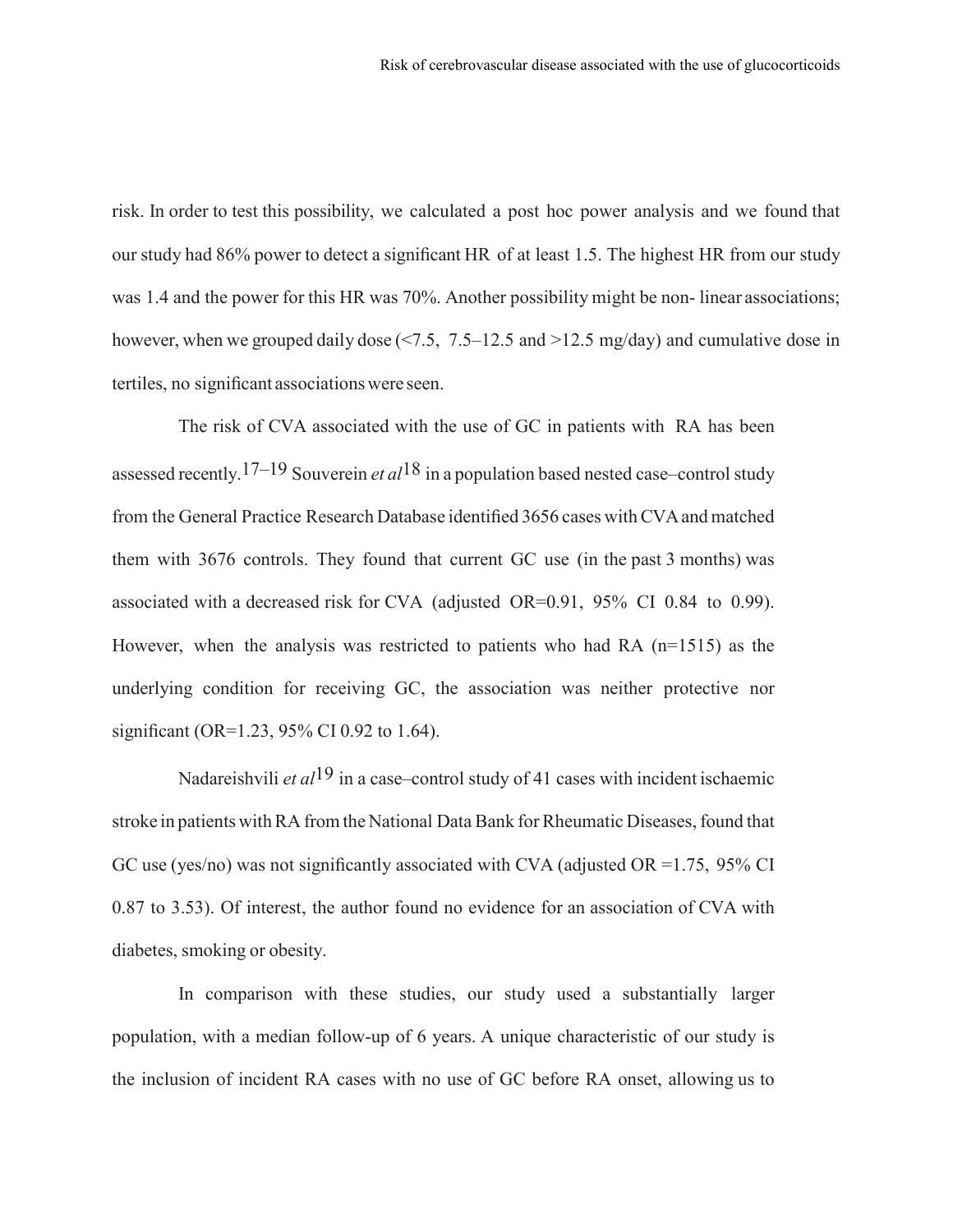evaluate GC use over the entire disease course. We also used data from dispensed rather than prescribed drugs. Finally, our study is the first to explore the importance of current dose versus cumulative duration of use by including the two time-dependent exposure measures in the same model.

Our results have important implications for people with RA and their treating doctors, when weighing the risks and benefits of using GC to treat RA. It seems that the use of GC in RA is clearly something of a clinical balancing act, the key to which would seem to be judicious timing and duration.<sup>45</sup> Detailed information about long-term GC side effects is scarce and clinicians need evidence on this issue.

Potential limitations of our study include those inherent to observational studies based on administrative data. Uncertainty about diagnostic accuracy is the main limitation of studies identifying cases from administrative databases. To counter this, we used one of the strictest published RA case definitions,20 based on a previously published definition with a positive predictive value of 0.9246 47 with additional exclusion criteria, yielding a prevalence rate of 0.76%, consistent with rates in other adult populations.<sup>48</sup> The outcome CVA was also assessed using administrative data. Privacy protection laws prevent access to medical records to confirm diagnoses. However, validation studies for CVA in Canada and other parts of the world have shown a positive predictive value >90%.<sup>25</sup> 49 50 A major methodological concern in observational studies assessing effects of drug exposures is confounding by indication, whereby more severe cases are more likely to receive GC and may be at a higher risk for CVD. We attempted to control for confounding by indication bias by using  $PS<sub>1</sub>30<sub>51</sub>52$  Because of residual imbalance within PS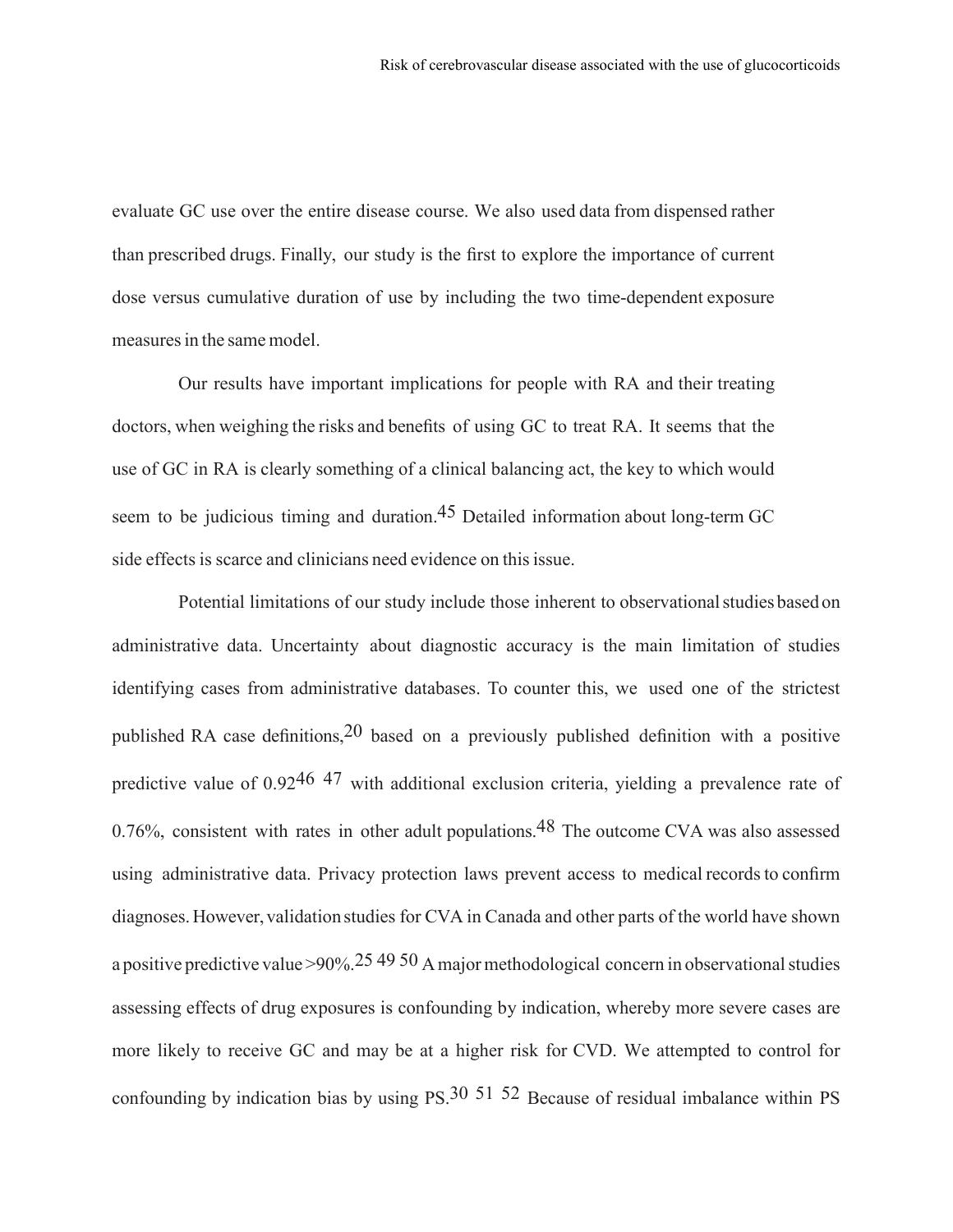quintiles in some of the variables used to calculate the PS, we included these variables as covariates in the final model, in addition to the PS, as suggested  $32$  Although we adjusted for all known risk factors for CVA available in our administrative data, our results might still have been affected by unknown or unmeasured confounders (eg, markers of disease severity, smoking) and thisshould be kept in mind when interpreting our results.

In this study, we were able to adjust for recency of GC expo- sure using a 6-month time window in the weight function. This time window was chosen based on results from previous studies suggesting that only recent GC exposure was associated with an increased risk of CVD.<sup>17 18 53 54</sup> This method has been proposed as a more efficient modelling of time-varying exposures, where outcomes are rare and associations weak. Lack of significance despite the use of this novel method supports the lack of association between GC and CVA.

In conclusion, data from this population-based study did not support a statistically significant increase in the risk of CVA associated with GC exposure. Further studies are needed with larger cohorts with longer follow-up, to confirm if our negative results were due to insufficient power, or whether the risk is truly null, and GC exert a differential effect on the vasculature of the brain and the heart.

### **Funding**

This research was funded by operating grants from the Canadian Institutes of Health Research (grant 186011) and the Canadian Arthritis Network (grant 08SRID- IJD-02).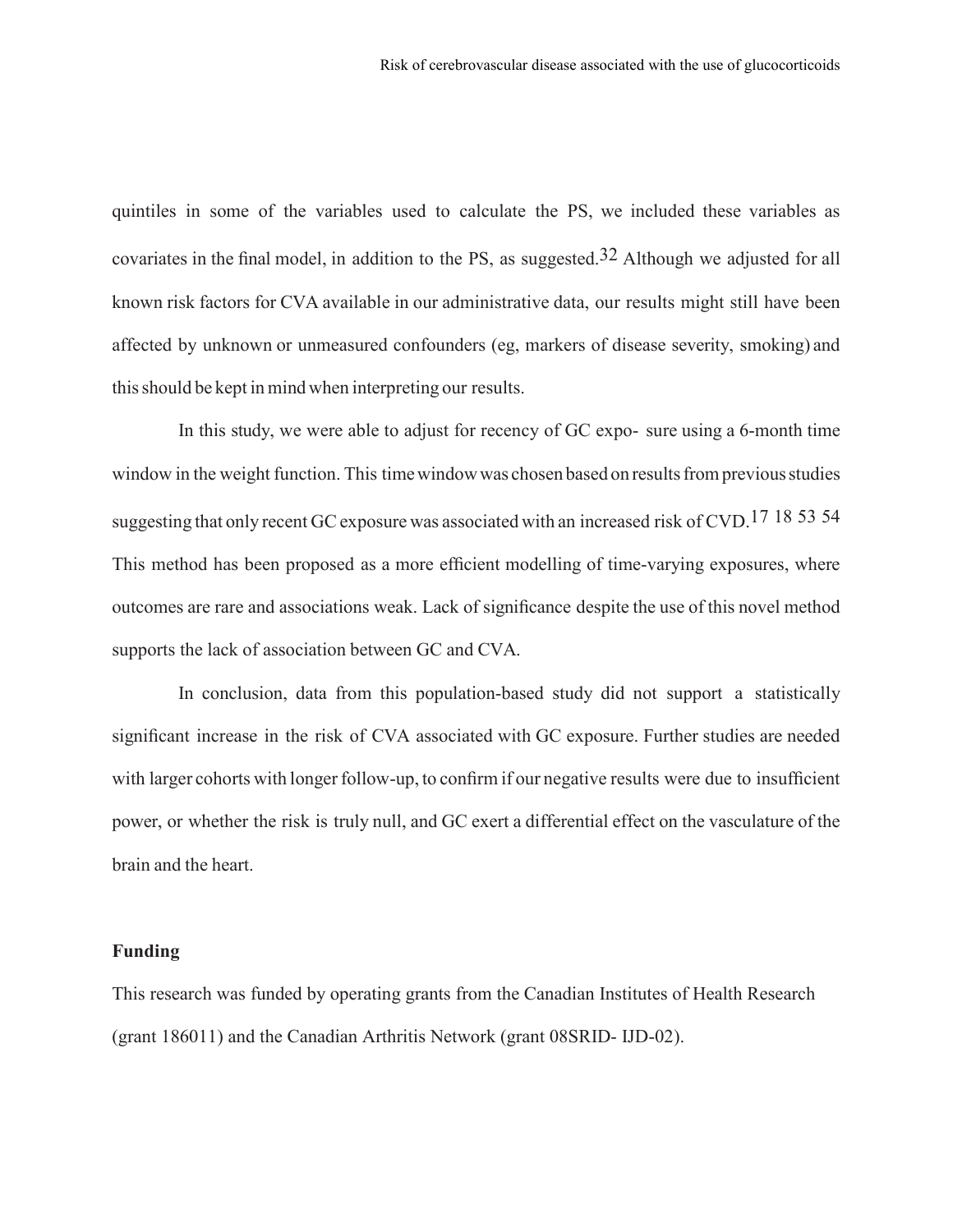### **Competing interests:**

JAA-Z held doctoral and fellowship awards for this research from the Canadian Arthritis Network/the Arthritis Society of Canada, the Canadian Institutes of Health Research, the Michael Smith Foundation for Health Research and the Mexican Institute for Social Security (IMSS) and CONACyT-Mexico. JAA-Z is currently the British Columbia Lupus Society Scholar and a Canadian Arthritis Network/the Arthritis Society of Canada Scholar. M-PS held a doctoral award from the Canadian Institutes of Health Research, DL is the Nancy and Peter Paul Saunders Scholar and holds an investigator award from the Arthritis Society of Canada.

#### **Ethics**

Ethics approval obtained from the University of British Columbia.

#### **Provenance and peer review**

Not commissioned; externally peer reviewed.

# **REFERENCES**

1. Avina-Zubieta JA, Choi HK, Etminan M, et al. Risk of cardiovascular morbidity in rheumatoid arthritis: a meta-analysis of observational studies. Arthritis Rheum (abstract) 2006;54:S107–8.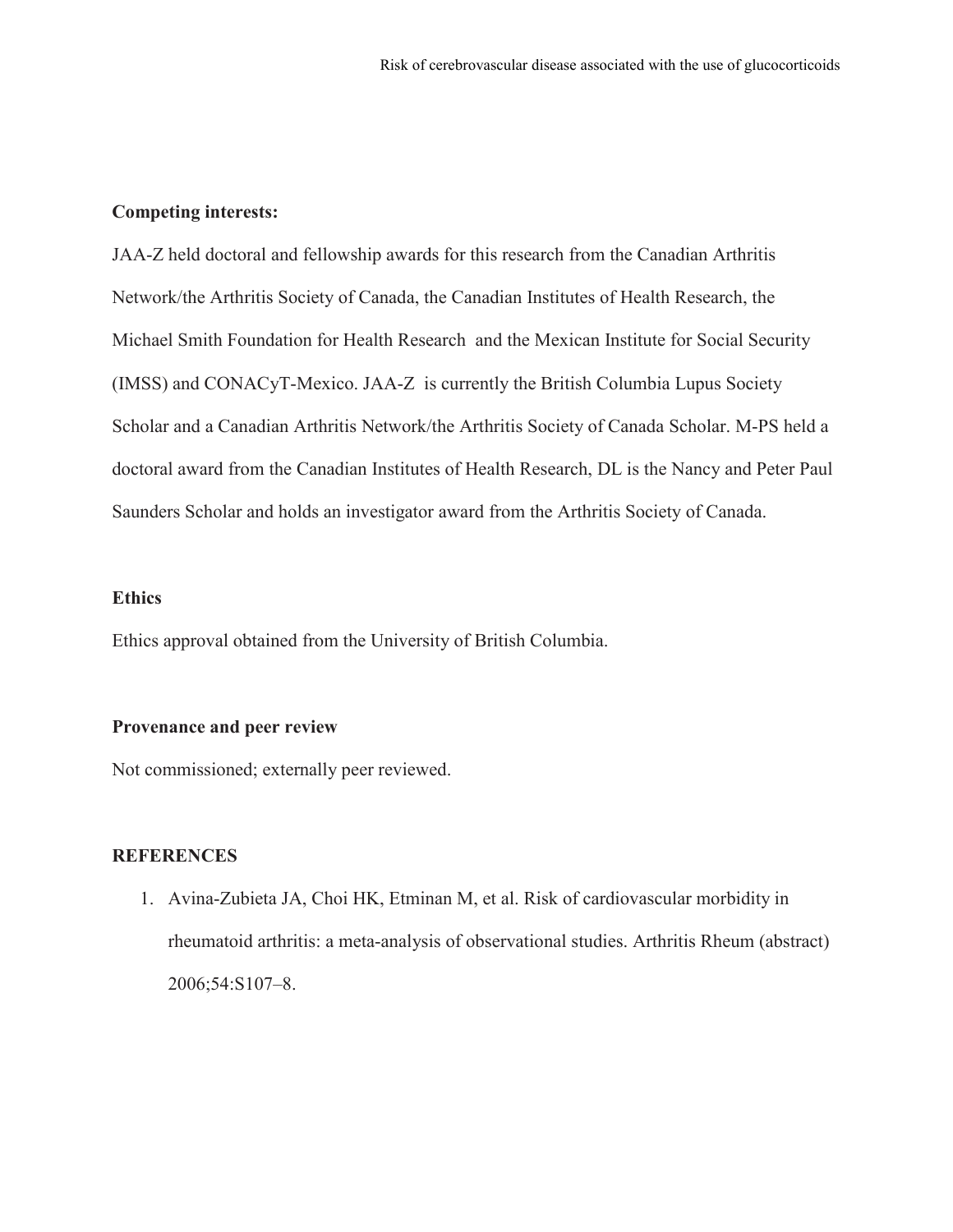- 2. Aviña-Zubieta JA, Choi HK, Sadatsafavi M, et al. Risk of cardiovascular mortality in patients with rheumatoid arthritis: a meta-analysis of observational studies. Arthritis Rheum 2008;59:1690–7.
- 3. Solomon DH, Goodson NJ, Katz JN, et al. Patterns of cardiovascular risk in rheumatoid arthritis. Ann Rheum Dis 2006;65:1608–12.
- 4. Watson DJ, Rhodes T, Guess HA. All-cause mortality and vascular events among patients with rheumatoid arthritis, osteoarthritis, or no arthritis in the UK General Practice Research Database. J Rheumatol 2003;30:1196–202.
- 5. del Rincón ID, Williams K, Stern MP, et al. High incidence of cardiovascular events in a rheumatoid arthritis cohort not explained by traditional cardiac risk factors. Arthritis Rheum 2001;44:2737–45.
- 6. Gabriel SE, Crowson CS, O'Fallon WM. Comorbidity in arthritis. J Rheumatol 1999;26:2475–9.
- 7. Turesson C, Jarenros A, Jacobsson L. Increased incidence of cardiovascular disease in patients with rheumatoid arthritis: results from a community based study. Ann Rheum Dis 2004;63:952-5.
- 8. Libby P. Role of inflammation in atherosclerosis associated with rheumatoid arthritis. Am J Med 2008;121(10 Suppl 1):S21–31.
- 9. Vaudo G, Marchesi S, Gerli R, et al. Endothelial dysfunction in young patients with rheumatoid arthritis and low disease activity. Ann Rheum Dis 2004;63:31–5.
- 10.Caplan L, Wolfe F, Russell AS, et al. Corticosteroid use in rheumatoid arthritis: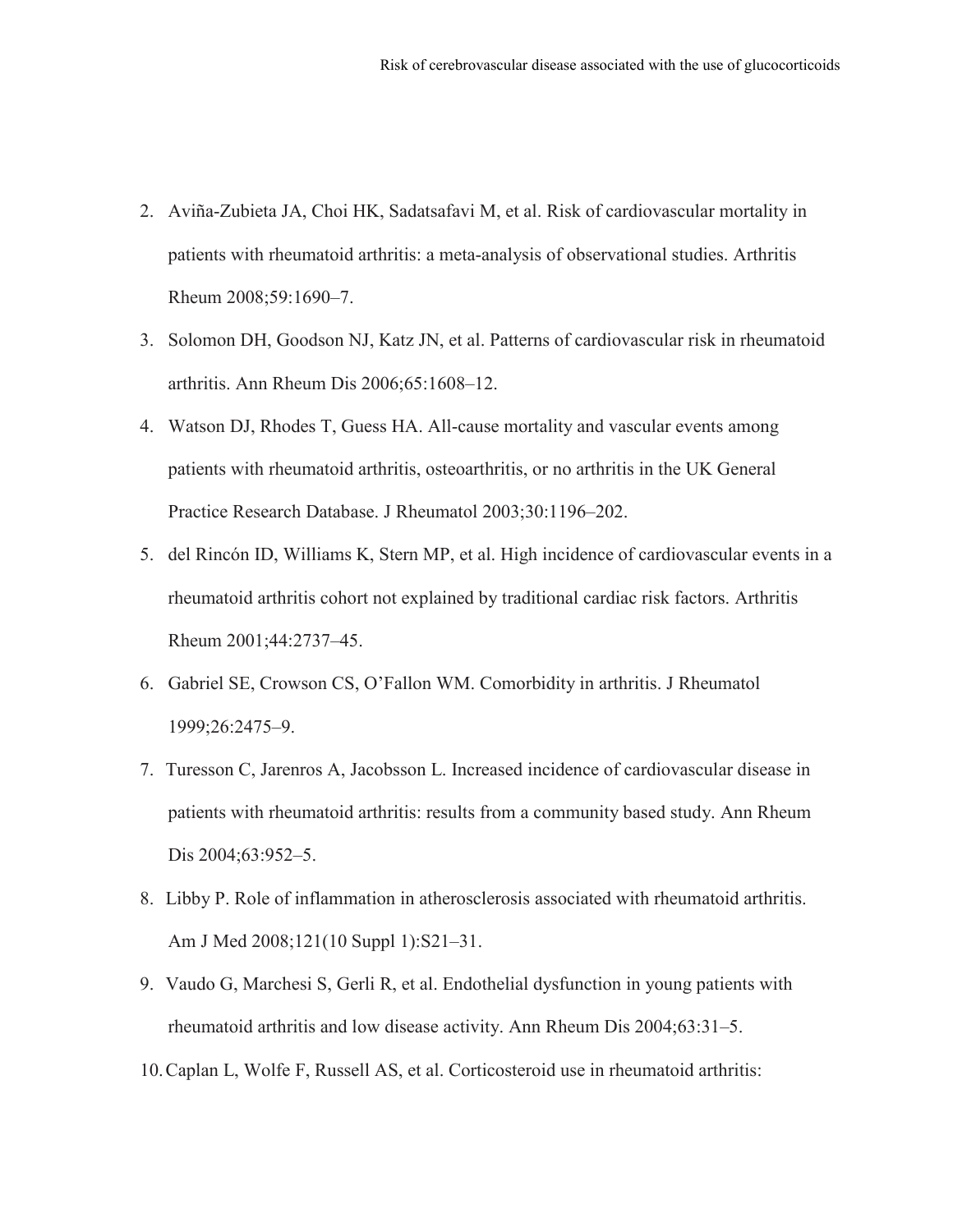prevalence, predictors, correlates, and outcomes. J Rheumatol 2007;34:696–705.

- 11.Sholter DE, Armstrong PW. Adverse effects of corticosteroids on the cardiovascular system. Can J Cardiol 2000;16:505–11.
- 12.Panoulas VF, Douglas KM, Stavropoulos-Kalinoglou A, et al. Long-term exposure to medium-dose glucocorticoid therapy associates with hypertension in patients with rheumatoid arthritis. Rheumatology (Oxford) 2008;47:72–5.
- 13.Brotman DJ, Girod JP, Garcia MJ, et al. Effects of short-term glucocorticoids on cardiovascular biomarkers. J Clin Endocrinol Metab 2005;90:3202–8.
- 14.Huiart L, Ernst P, Ranouil X, et al. Low-dose inhaled corticosteroids and the risk of acute myocardial infarction in COPD. Eur Respir J 2005;25:634–9.
- 15.Hafezi-Moghadam A, Simoncini T, Yang Z, et al. Acute cardiovascular protective effects of corticosteroids are mediated by non-transcriptional activation of endothelial nitric oxide synthase. Nat Med 2002;8:473–9.
- 16.Suissa S, Assimes T, Brassard P, et al. Inhaled corticosteroid use in asthma and the prevention of myocardial infarction. Am J Med 2003;115:377–81.
- 17.Wei L, MacDonald TM, Walker BR. Taking glucocorticoids by prescription is associated with subsequent cardiovascular disease. Ann Intern Med 2004;141:764–70.
- 18.Souverein PC, Berard A, Van Staa TP, et al. Use of oral glucocorticoids and risk of cardiovascular and cerebrovascular disease in a population based case-control study. Heart 2004;90:859–65.
- 19.Nadareishvili Z, Michaud K, Hallenbeck JM, et al. Cardiovascular, rheumatologic, and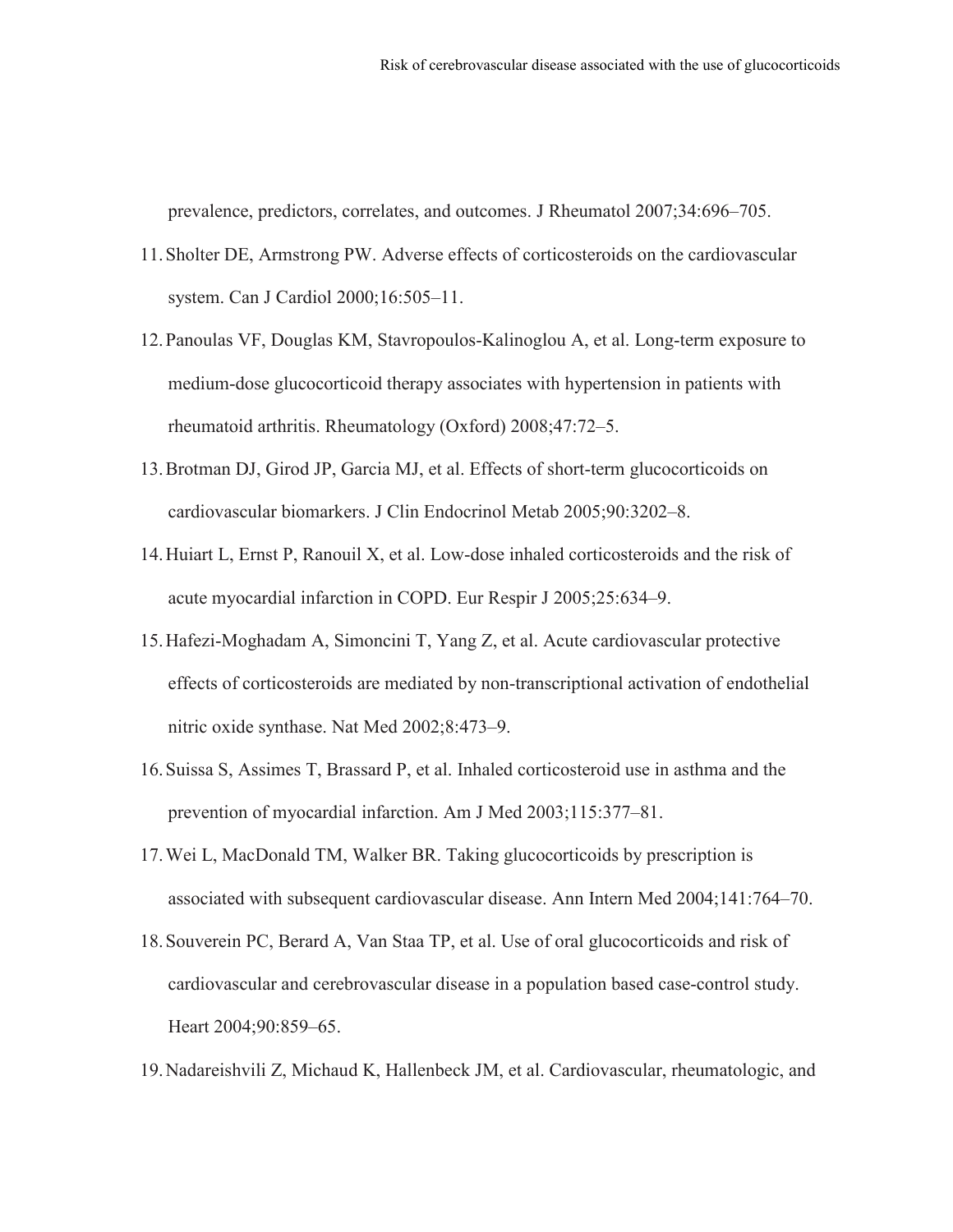pharmacologic predictors of stroke in patients with rheumatoid arthritis: a nested, casecontrol study. Arthritis Rheum 2008;59:1090–6.

- 20.Lacaille D, Anis AH, Guh DP, et al. Gaps in care for rheumatoid arthritis: a population study. Arthritis Rheum 2005;53:241–8.
- 21.Buttgereit F, Burmester GR. Glucocorticoids. In: Klippel JH, Stone JH, Crofford LJ, White PH, eds. Primer on the Rheumatic Diseases. New York: Springer 2008:644–50.
- 22.Lacaille D, Guh DP, Abrahamowicz M, et al. Use of nonbiologic disease-modifying antirheumatic drugs and risk of infection in patients with rheumatoid arthritis. Arthritis Rheum 2008;59:1074–81.
- 23.Tamblyn R, Abrahamowicz M, du Berger R, et al. A 5-year prospective assessment of the risk associated with individual benzodiazepines and doses in new elderly users. J Am Geriatr Soc 2005;53:233–41.
- 24.Abrahamowicz M, Bartlett G, Tamblyn R, et al. Modeling cumulative dose and exposure duration provided insights regarding the associations between benzodiazepines and injuries. J Clin Epidemiol 2006;59:393–403.
- 25.Mayo NE, Chockalingam A, Reeder BA, et al. Surveillance for stroke in Canada. Health Rep 1994;6:62–72.
- 26.Cox DR. Regression models and life-tables. J R Stat Soc Series B Stat Methodol 1972;34:187–220.
- 27.Charlson ME, Pompei P, Ales KL, et al. A new method of classifying prognostic comorbidity in longitudinal studies: development and validation. J Chronic Dis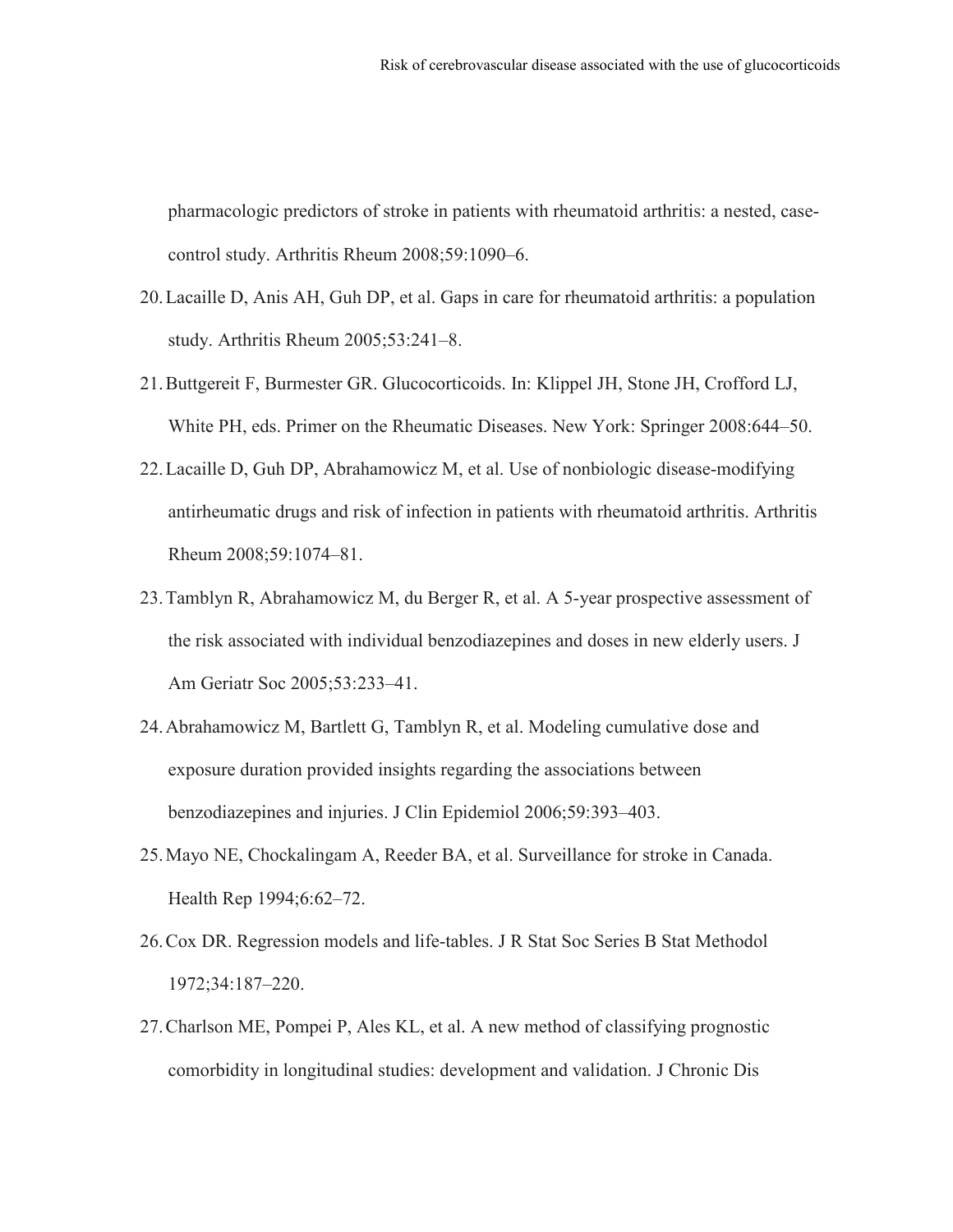1987;40:373–83.

- 28.Romano PS, Roos LL, Jollis JG. Adapting a clinical comorbidity index for use with ICD- 9-CM administrative data: differing perspectives. J Clin Epidemiol 1993;46:1075–9.
- 29.Rubin DB. Estimating causal effects from large data sets using propensity scores. Ann Intern Med 1997;127:757–63.
- 30.Rosenbaum PR, Rubin DB. The central role of the propensity score in observational studies for causal effects. Biometrika 1983;70:41–55.
- 31.Brookhart MA, Schneeweiss S, Rothman KJ, et al. Variable selection for propensity score models. Am J Epidemiol 2006;163:1149–56.
- 32.Cadarette SM, Katz JN, Brookhart MA, et al. Relative effectiveness of osteoporosis drugs for preventing nonvertebral fracture. Ann Intern Med 2008;148:637–46.
- 33.Quantin C, Abrahamowicz M, Moreau T, et al. Variation over time of the effects of prognostic factors in a population-based study of colon cancer: comparison of statistical models. Am J Epidemiol 1999;150:1188–200.
- 34.Akaike H. A new look at the statistical model identification. IEEE Trans Automat Contr 1974;19:716–23.
- 35.Aviña-ZubietaJA AM, Choi HK, Rahman MM, et al. Corticosteroids increase risk for acute myocardial infarction in rheumatoid arthritis: the effects of careful modeling of cumulative exposure. Arthritis Rheum (abstract) 2009;60:S149.
- 36.Ullian ME. The role of corticosteriods in the regulation of vascular tone. Cardiovasc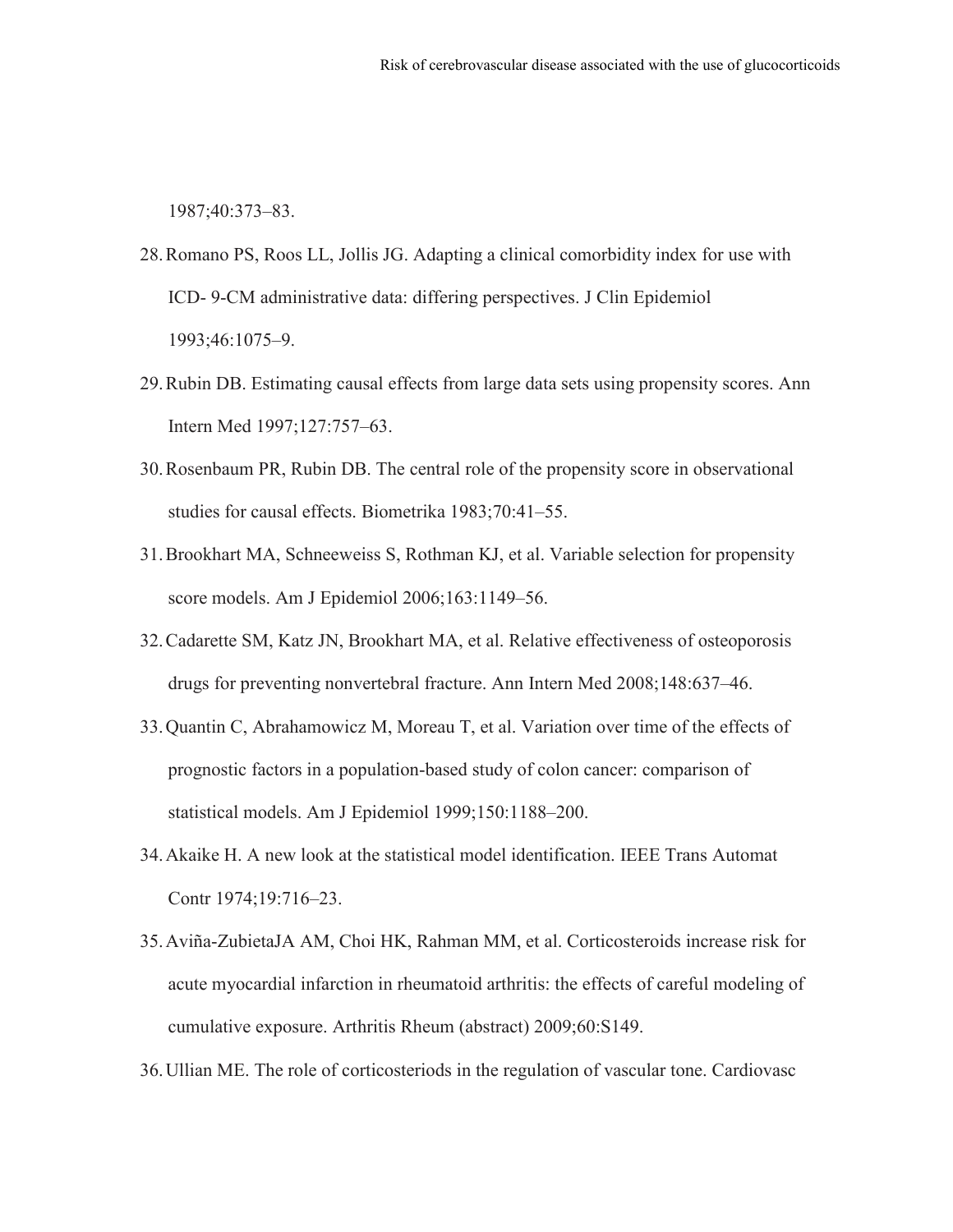Res 1999;41:55–64.

- 37.Ghitescu L, Robert M. Diversity in unity: the biochemical composition of the endothelial cell surface varies between the vascular beds. Microsc Res Tech 2002;57:381–9.
- 38.Förster C, Burek M, Romero IA, et al. Differential effects of hydrocortisone and TNFalpha on tight junction proteins in an in vitro model of the human blood-brain barrier. J Physiol (Lond) 2008;586:1937–49.
- 39.Förster C, Silwedel C, Golenhofen N, et al. Occludin as direct target for glucocorticoidinduced improvement of blood-brain barrier properties in a murine in vitro system. J Physiol (Lond) 2005;565:475–86.
- 40.Förster C, Waschke J, Burek M, et al. Glucocorticoid effects on mouse microvascular endothelial barrier permeability are brain specific. J Physiol (Lond) 2006;573:413–25.
- 41.Aird WC. Endothelial cell heterogeneity. Crit Care Med 2003;31(4 Suppl):S221–30.
- 42.Madias JE, Hood WB Jr. Effects of methylprednisolone on the ischemic damage in patients with acute myocardial infarction. Circulation 1982;65:1106–13.
- 43.LeGal YM, Morrissey LL. Methylprednisolone interventions in myocardial infarction: a controversial subject. Can J Cardiol 1990;6:405–10.
- 44.Shatney CH, Lillehei RC. The influence of megadose methylprednisolone on experimental myocardial infarct size. Adv Shock Res 1982;8:187–93.
- 45.Morrison E, Capell HA. Corticosteroids in the management of early and established rheumatoid disease. Rheumatology (Oxford) 2006;45:1058–61.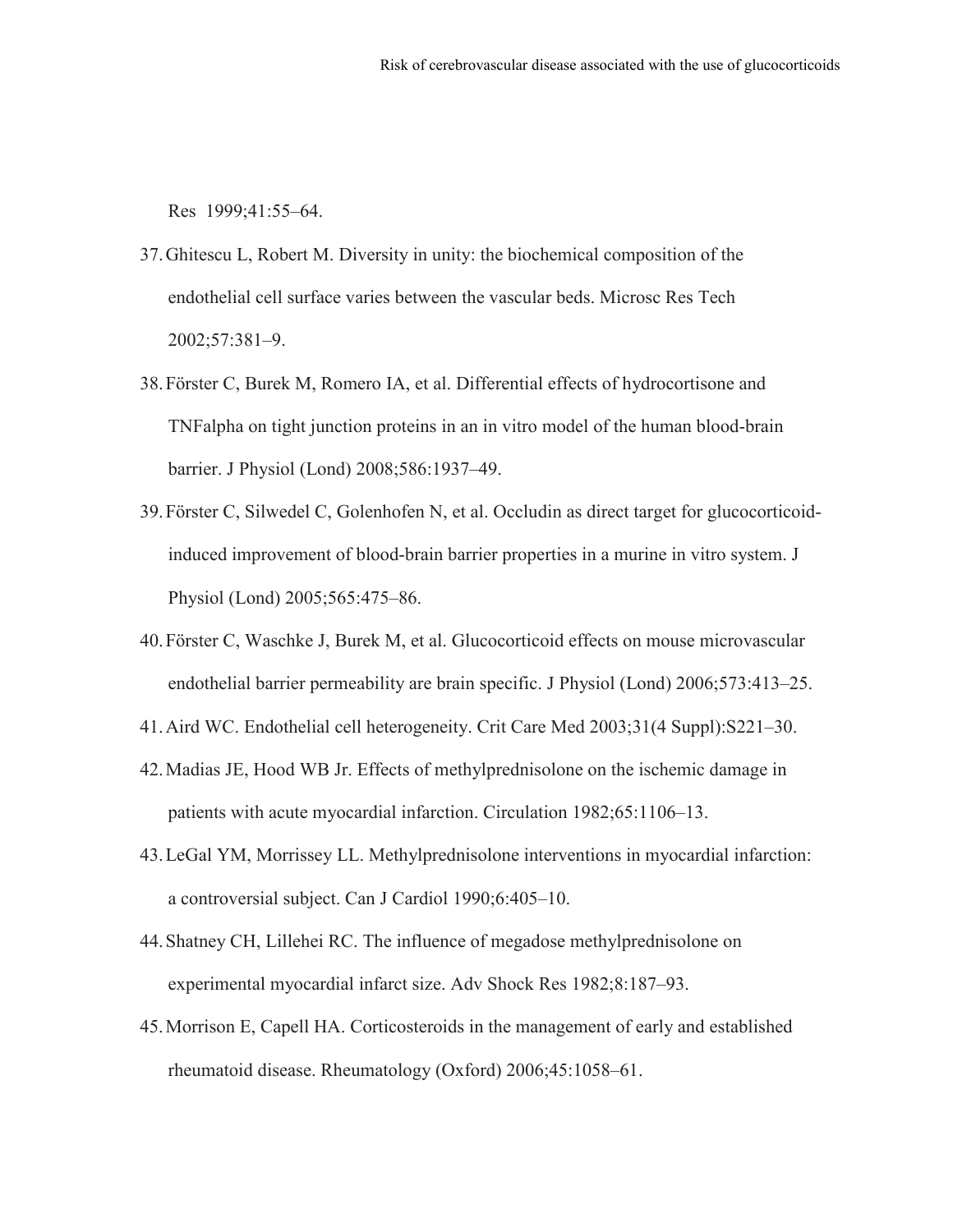- 46.MacLean CH, Louie R, Leake B, et al. Quality of care for patients with rheumatoid arthritis. JAMA 2000;284:984–92.
- 47.MacLean C, Park G, Traina S, et al. Positive predictive value (PPV) of an administrative data-based algorithm for the identification of patients with rheumatoid arthritis (RA). Arthritis Rheum (abstract) 2001;44:S106.
- 48.Silman AJ, Hochberg MC. Rheumatoid arthritis. In: Silman A, Hochberg MC, eds. Epidemiology of the Rheumatic Diseases. Oxford: Oxford Press 1993:755–61.
- 49.Kokotailo RA, Hill MD. Coding of stroke and stroke risk factors using international classification of diseases, revisions 9 and 10. Stroke 2005;36:1776–81.
- 50.Tirschwell DL, Longstreth WT Jr. Validating administrative data in stroke research. Stroke 2002;33:2465–70.
- 51.Cepeda MS, Boston R, Farrar JT, et al. Comparison of logistic regression versus propensity score when the number of events is low and there are multiple confounders. Am J Epidemiol 2003;158:280–7.
- 52.Aronow HD, Topol EJ, Roe MT, et al. Effect of lipid-lowering therapy on early mortality after acute coronary syndromes: an observational study. Lancet 2001;357:1063–8.
- 53.Davis JM 3rd, Maradit Kremers H, Crowson CS, et al. Glucocorticoids and cardiovascular events in rheumatoid arthritis: a population-based cohort study. Arthritis Rheum 2007;56:820–30.
- 54.Varas-Lorenzo C, Rodriguez LA, Maguire A, et al. Use of oral corticosteroids and the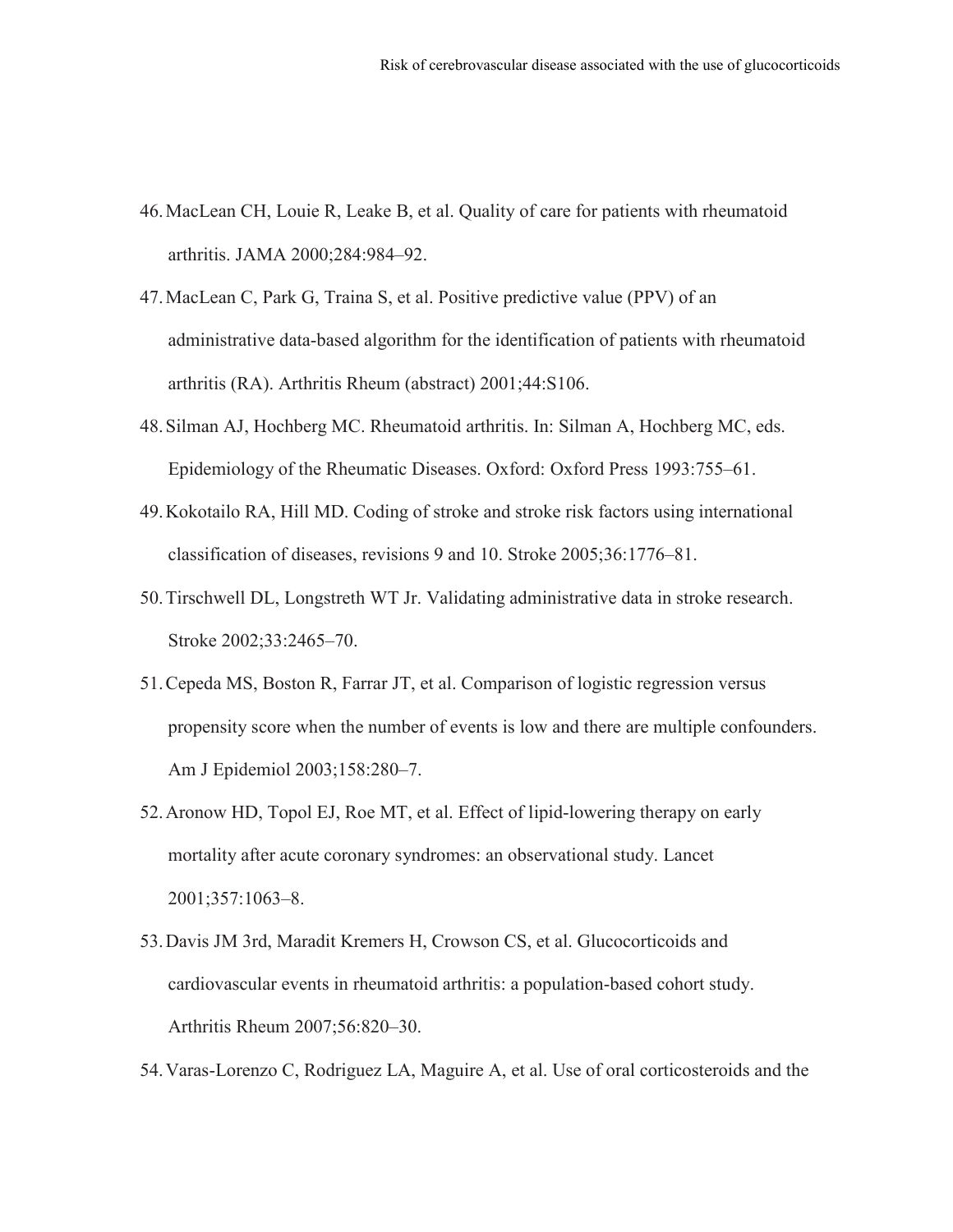risk of acute myocardial infarction. Atherosclerosis 2007;192:376–83.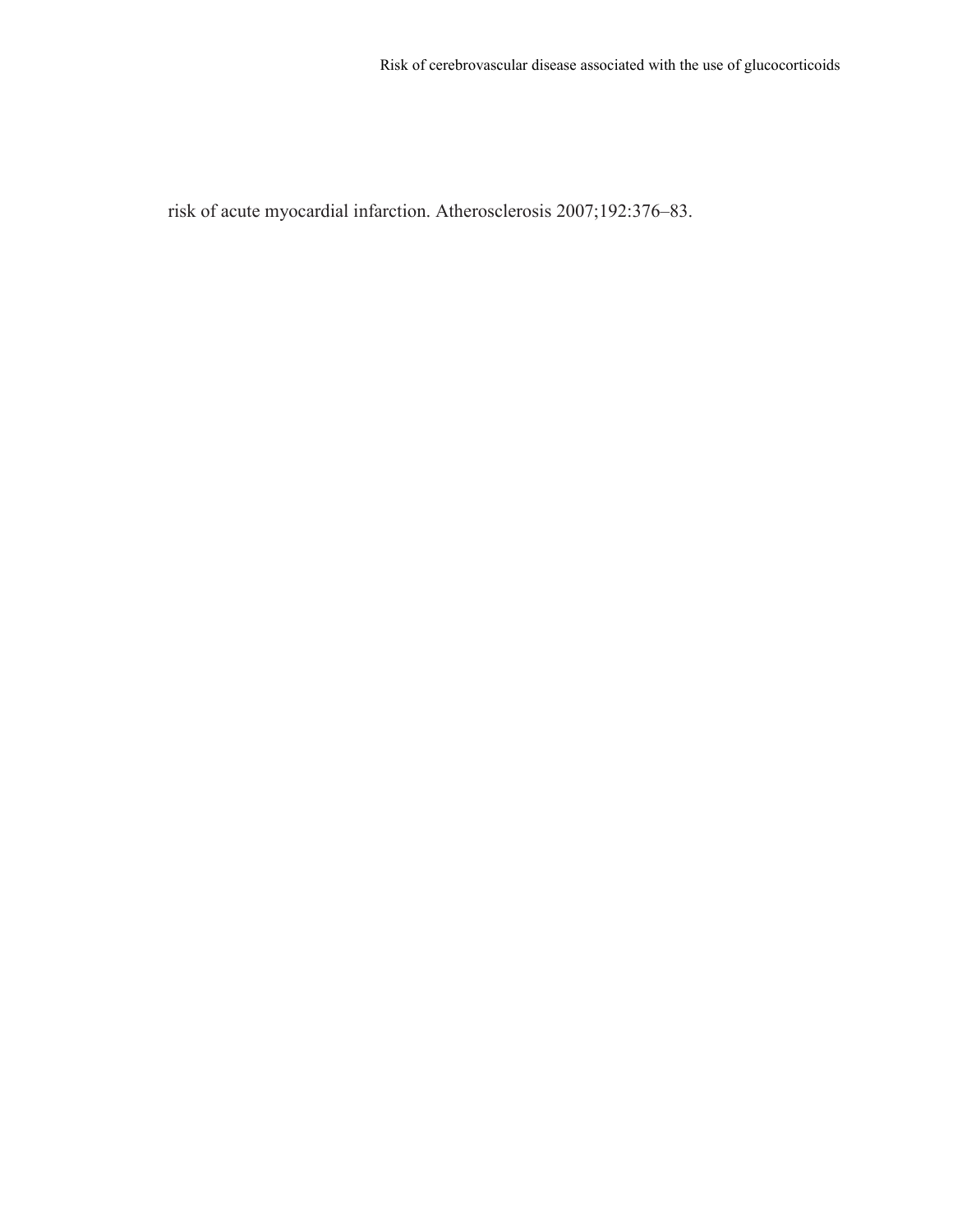| Characteristics                           | All cases ( $n=7051$ ) Exposed ( $n=2844$ ) |           | Unexposed $(N=4207)$ | p Value*    |  |
|-------------------------------------------|---------------------------------------------|-----------|----------------------|-------------|--|
| Gender                                    |                                             |           |                      |             |  |
| Women                                     | 4683 (66)                                   | 1981 (70) | 2702 (64)            | < 0.001     |  |
| Men                                       | 2368 (34)                                   | 863 (30)  | 1505 (36)            | < 0.001     |  |
| Mean age (SD)                             | 56(18)                                      | 57(17)    | 54(18)               | < 0.001     |  |
| CV drugs use†                             | 1343 (19)                                   | 612(22)   | 731 (17)             | < 0.001     |  |
| Antihypertensive drugs                    | 1212(17)                                    | 553 (19)  | 611(15), 659(16)     | < 0.001     |  |
| ACE inhibitors                            | 620(9)                                      | 288(10)   | 332(8)               | 0.001       |  |
| $\beta$ Blockers                          | 543 (8)                                     | 252(9)    | 291(7)               | 0.002       |  |
| $\alpha$ Blockers                         | 74(1)                                       | 37(1)     | 37(1)                | $_{\rm NS}$ |  |
| Calcium channel blockers                  | 194(3)                                      | 94(3)     | 100(2)               | 0.01        |  |
| <b>ARB</b>                                | 67(1)                                       | 28(1)     | 39(1)                | $_{\rm NS}$ |  |
| Other CV drugs†                           | 1111(16)                                    | 515(18)   | 596 (14)             | < 0.001     |  |
| Cardiac glycosides                        | 152(2)                                      | 58(2)     | 94(2)                | <b>NS</b>   |  |
| Diuretics                                 | 861 (12)                                    | 406(14)   | 455(11)              | < 0.001     |  |
| Antiarrhythmic agents                     | 33(0.5)                                     | 16(0.6)   | 17(0.4)              | <b>NS</b>   |  |
| Anticoagulants                            | 108(2)                                      | 42(1)     | 66(2)                | <b>NS</b>   |  |
| Nitrates                                  | 241(3)                                      | 107(4)    | 134(3)               | NS          |  |
| Diabetes drugs†                           | 268(4)                                      | 110(4)    | 158(4)               | $_{\rm NS}$ |  |
| HRT†                                      | 728 (10)                                    | 323(11)   | 405(10)              | 0.02        |  |
| Oral contraceptives†                      | 186(3)                                      | 79(3)     | 107(3)               | $_{\rm NS}$ |  |
| Lipid-lowering-drugs†                     |                                             |           |                      |             |  |
| Fibrates                                  | 43 $(0.6)$                                  | 16(0.6)   | 27(0.6)              | <b>NS</b>   |  |
| <b>Statins</b><br>NSAIDs during follow-up | 366(5)                                      | 179(6)    | 187(4)               | < 0.001     |  |
| No NSAIDs                                 | 1308 (19)                                   | 355(12)   | 953 (23)             | < 0.001     |  |
| <b>Traditional NSAIDs</b>                 | 2834 (40)                                   | 1089(38)  | 1745(41)             | < 0.001     |  |
| $COX-2$                                   | 2909 (41)                                   | 1400(49)  | 1509 (36)            | < 0.001     |  |
| DMARD use                                 |                                             |           |                      |             |  |
| No DMARDs                                 | 4357 (62)                                   | 1039(37)  | 3318 (79)            | < 0.001     |  |
| Non-MTX DMARDs:                           | 1075(15)                                    | 588 (21)  | 487 (12)             | < 0.001     |  |
| <b>MTX</b>                                | 1619(23)                                    | 1217(43)  | 402(10)              | < 0.001     |  |
| Biological agents                         | 229(3)                                      | 206(7)    | 23(0.5)              | < 0.001     |  |
| Seen by a rheumatologist                  | 2906 (41)                                   | 1563(55)  | 1343 (32)            |             |  |
| Charlson index, mean (SD) <sup>†</sup>    | 1.0(2)                                      | 1.1(2)    | 0.9(1)               | NS          |  |
| Angina†                                   | 1434 (20)                                   | 639 (22)  | 795 (19)             | < 0.001     |  |
| COPD <sup>+</sup>                         | 2014 (29)                                   | 896 (32)  | 1118(27)             | < 0.001     |  |

## **Table 1 Baseline characteristics of the incident rheumatoid arthritis cohort**

Unless otherwise indicated, values represent number (%).

\*Comparing exposed to glucocorticoids with never exposed to glucocorticoids.

†From 1990 to rheumatoid arthritis onset.

‡Traditional DMARDs, excluding methotrexate (MTX).

ACE, angiotensin converting enzyme; ARB, angiotensin receptor blocker; COPD, chronic obstructive pulmonary disease;

CV, cardiovascular; DMARDs, disease-modifying antirheumatic drugs; HRT, hormone replacement therapy; MTX, methotrexate; NS, not significant; NSAIDs, non-steroidal anti-inflammatory drugs.